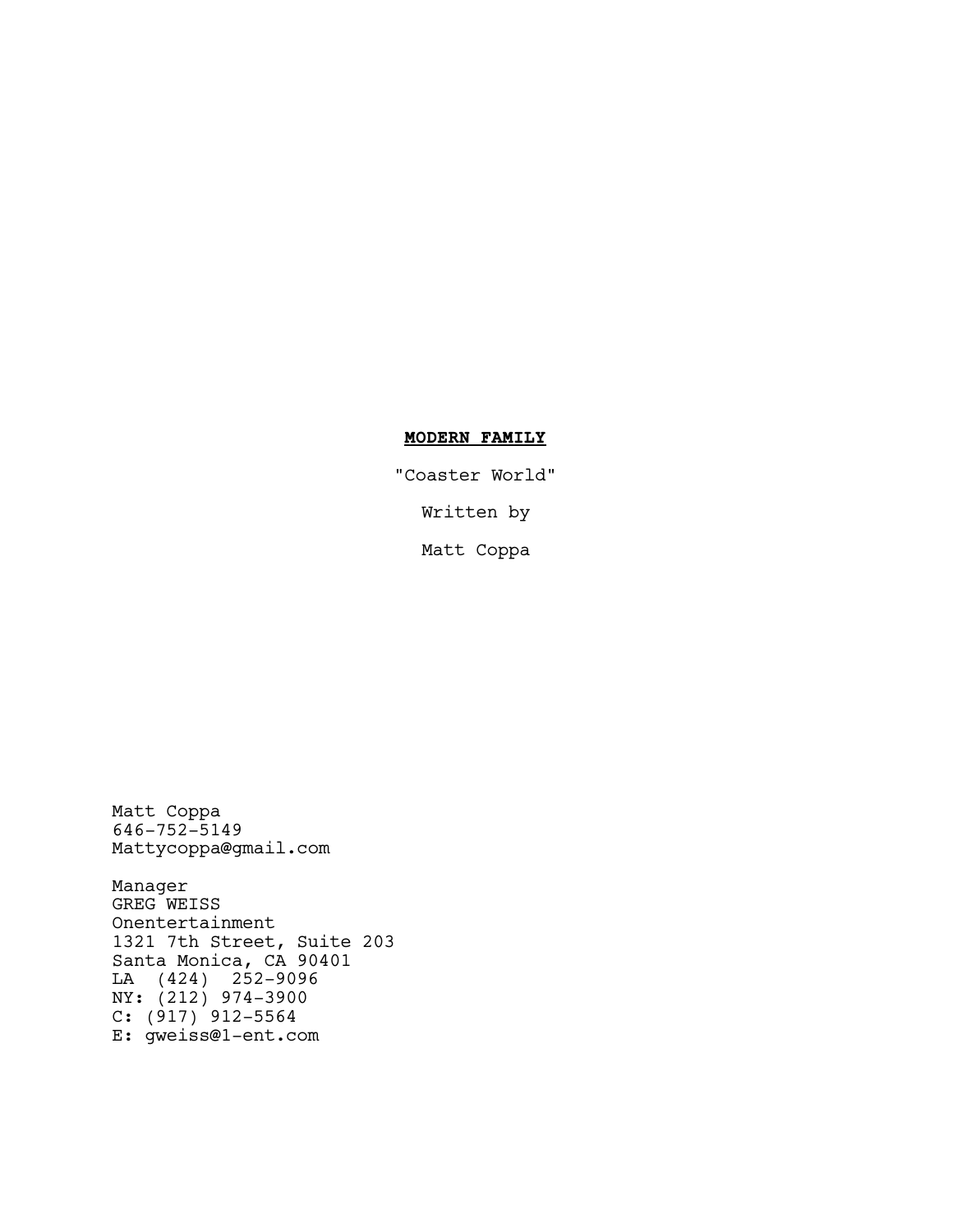#### INT. DUNPHY KITCHEN - MORNING

CLAIRE, wearing a blue T-shirt that reads "Coaster World," excitedly packs a bag with bottles of water.

> CLAIRE (to no one in particular) C'mon guys, we've got to leave in 15 minutes if we're going to beat the morning rush.

LUKE walks in wearing an ill-fitting bathing suit.

CLAIRE (CONT'D) Luke honey, where are your shorts?

LUKE I have them on under my bathing suit. Like you said.

CLAIRE No, I said to put your suit on underneath your shorts. That way you can jump on the water rides without going to the changing room.

LUKE But won't my bathing suit keep my shorts dry?

CLAIRE (sighs) Maybe one day we'll have that bathing suit technology. Please go switch.

Luke walks out as HALEY and ALEX enter, looking disheveled.

ALEX Mom, it's 8:15 on a Saturday. I need the weekend to rest my brain.

HALEY Who goes to Coaster World at the crack of dawn? If anyone from school sees me, I'll be de-friended — and not just on Facebook.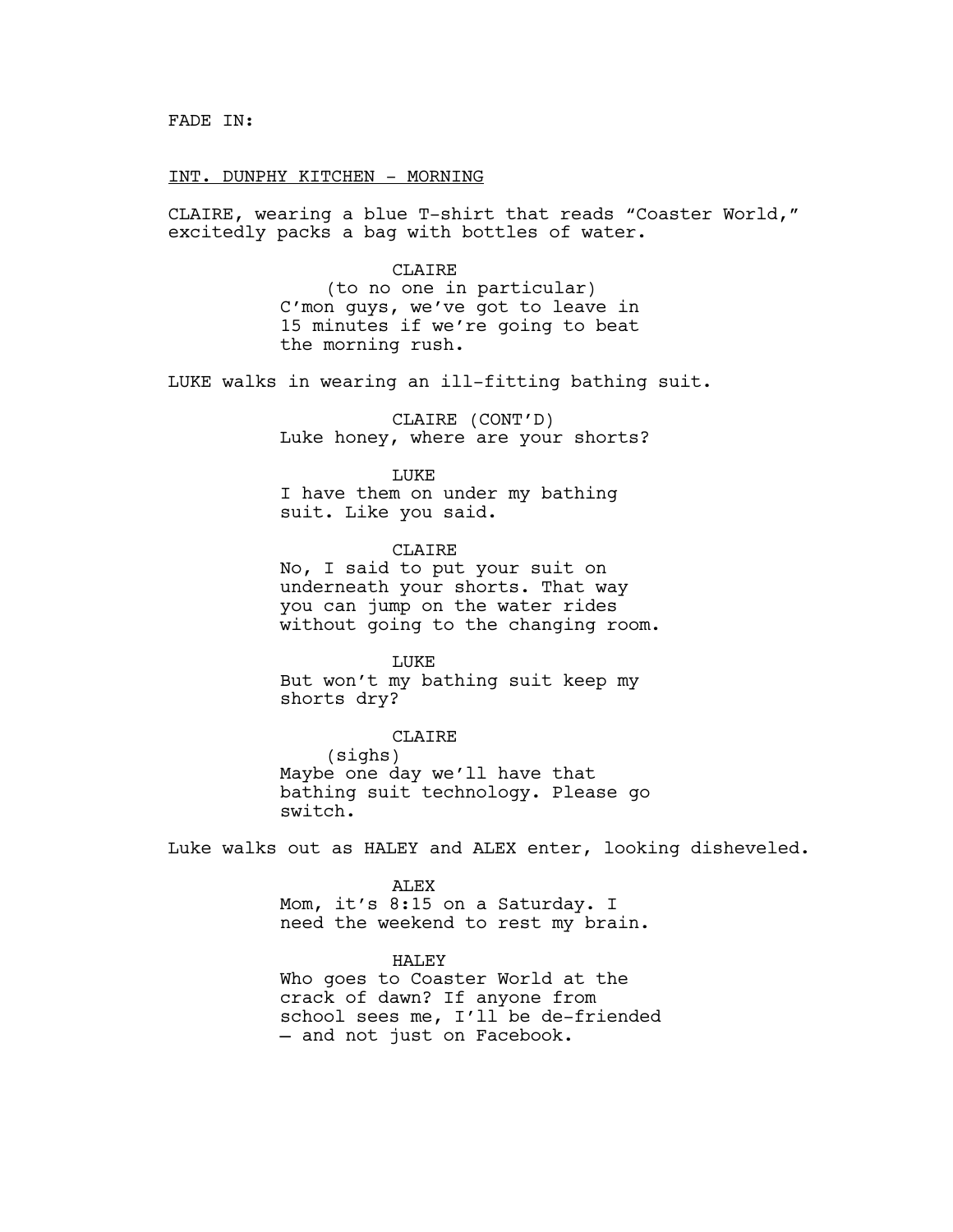CLAIRE If you don't get ready for a happy day of fun and adventure, then your family will de-friend you... OK, we'd never do that. Just get ready. (to Alex) You too, smarty pants. (beat, then annoyed) Happy Day! March!

CLAIRE INTERVIEW

# CLAIRE.

I love the rides at Coaster World. But what will really exhilarate me is if my family actually enjoys themselves and no one has to go to the hospital. My last two events were a money-losing car wash and our block party, where I accidentally broke the neighbor's hip and...lost two dogs.

#### EXT. DUNPHY BLOCK PARTY - DAY

Jay is sitting on a lawn chair, drinking a beer, as Stella barks at two large dogs who are leashed to the chair next to him. Claire briskly walks over to the other chair.

> CLAIRE Hey Dad, I need to grab this chair for Mrs. Harris.

# **JAY** Wait, it's...

Claire picks up the chair, freeing the dogs — who run off.

# CLAIRE INTERVIEW

CLAIRE Meanwhile Gloria organized the most elaborate middle-school fashion show in history and successfully lobbied the town council to ban street construction before 9 AM.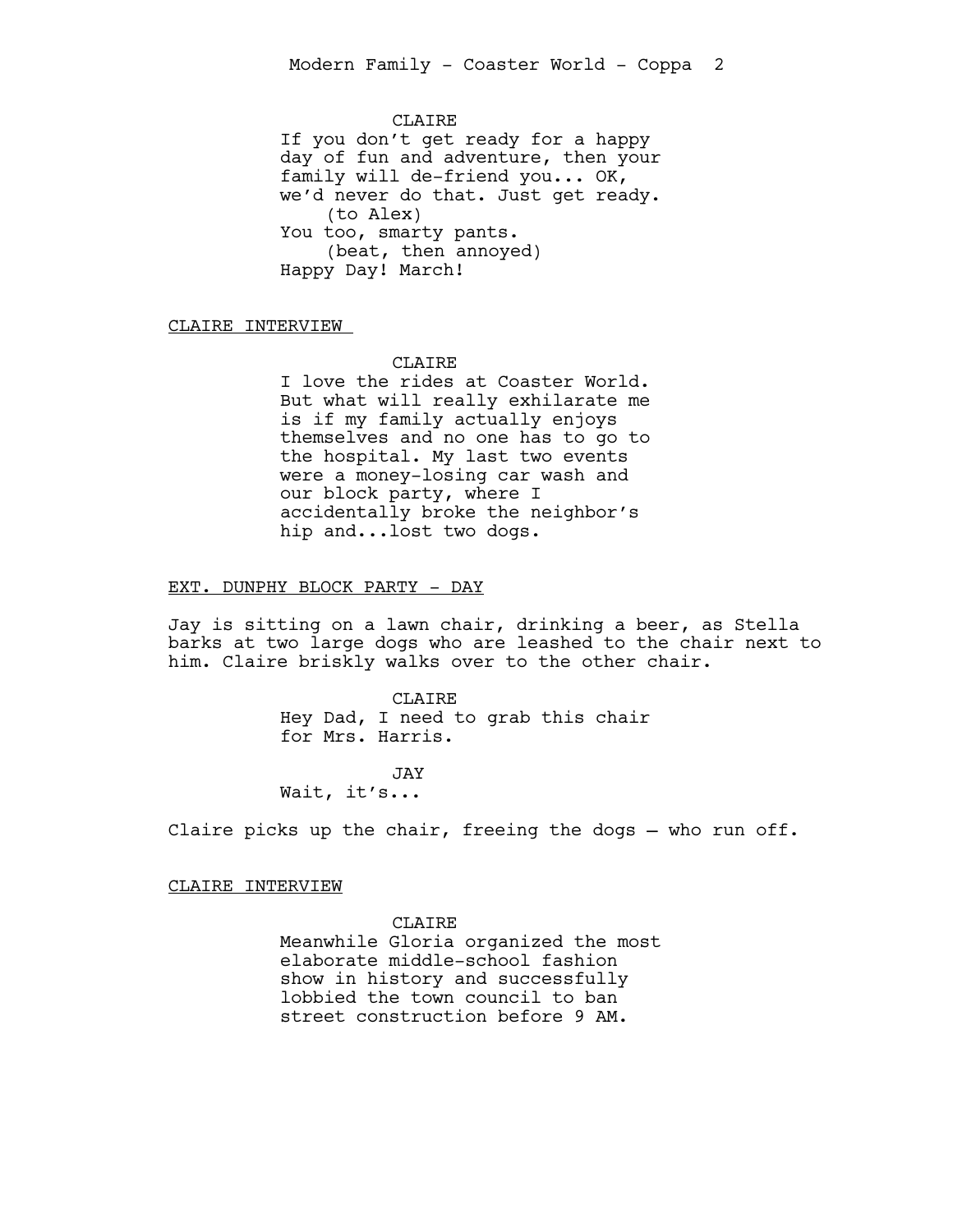# INT. TOWN COUNCIL MEETING OFFICE - DAY

Gloria, in a low-cut dress, frantically mimics a jackhammer, as four men sitting on the council gaze adoringly at her.

> CLAIRE I'm on the brink of losing my alphafemale, competent, reliable leader status. I need my mojo back — or at the very least, to beat Gloria.

# INT. DUNPHY KITCHEN - MORNING

As Claire packs PHIL slides behind her, wearing a thick mustache.

> CLAIRE Phil, is the car packed yet?

PHIL You can say we're all ready to be *whiskered* away.

**CLAIRE** Great, because the traffic to the park can get a little hairy.

PHIL (to camera) You have no idea.

CLAIRE What do you...

Claire turns to look at Phil and grimaces.

CLAIRE (CONT'D) That's not what I meant when I asked you to shave.

PHIL INTERVIEW

PHIL

A week ago I attended the Annual West Coast Independent Realtor Convention. I've been going to AWCIRC for 10 years, but this time before I left...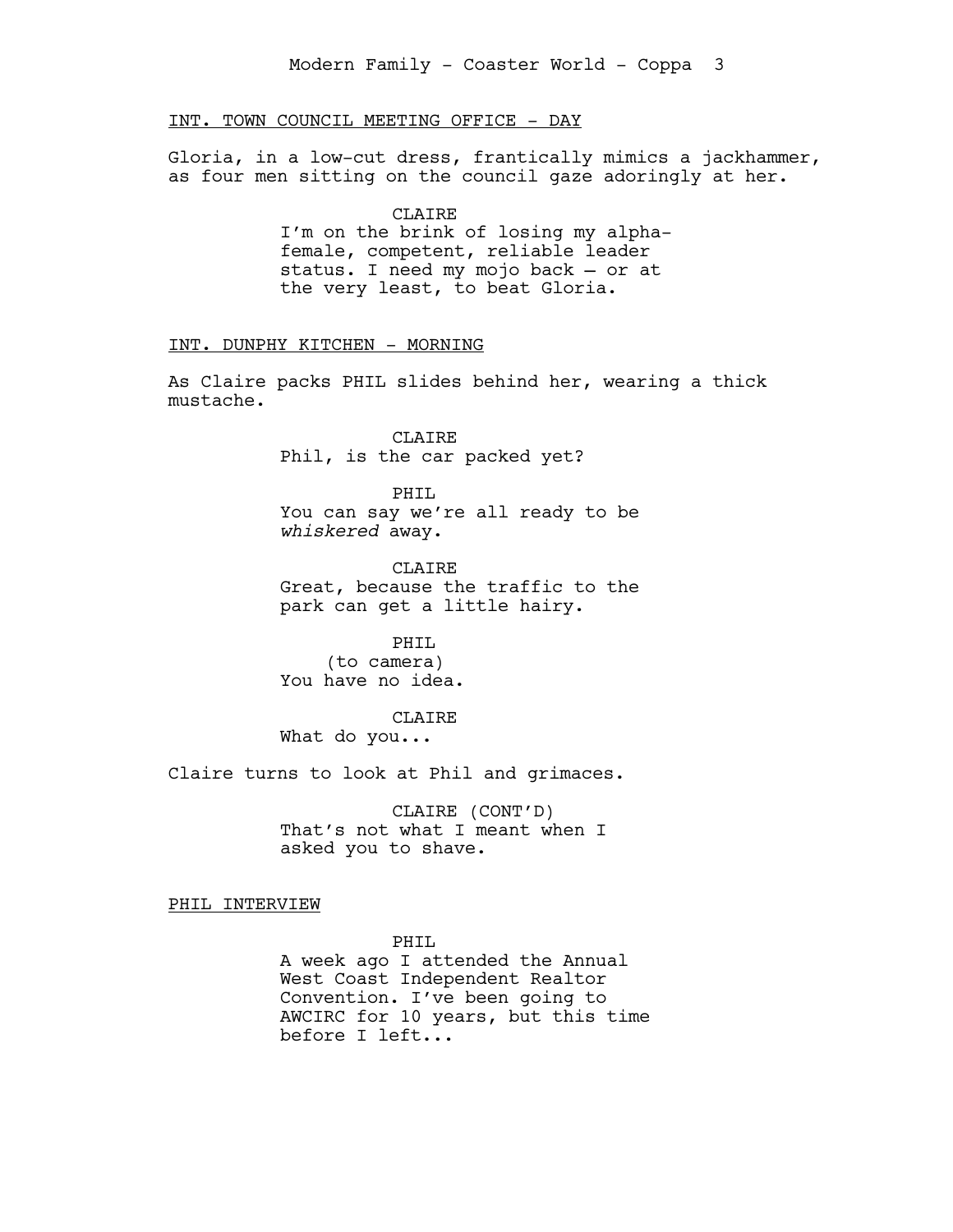# INT. DUNPHY BATHROOM -DAY

Luke is screaming while staring at the bathroom mirror with a small cut on his lip and Phil's electric shaver in his hand. Phil walks in and sees the blood and screams. Luke, surprised by Phil, drops the shaver in the toilet. Phil screams even louder at the sight of his shaver in the toilet.

#### PHIL INTERVIEW

PHIL

Dad gave me Smitty when I was 18. I didn't have time to replace the old gal. But soon I started rocking my Sonny Crockett look.

#### INT. CONVENTION HALL - NIGHT

Phil talks to realtors with a five O'clock shadow and his suit jacket sleeves awkwardly rolled up.

# PHIL INTERVIEW

PHIL

I let my facial hair grow for a full week for the first time since high school. Claire thoughtfully bought me a new razor — but when I was shaving this morning, I realized I could finally pull off a Selleck. How could I deny that to my wife?

INT. DUNPHY KITCHEN - MORNING

CLAIRE

Phil, you're not really going out in public like that.

# PHIL

Don't even try and pretend you don't love it. You were the world's biggest Hall and Oates fan.

CLAIRE

I, uhm, sure.

PHIL Oh honey, your kiss is on *my* list.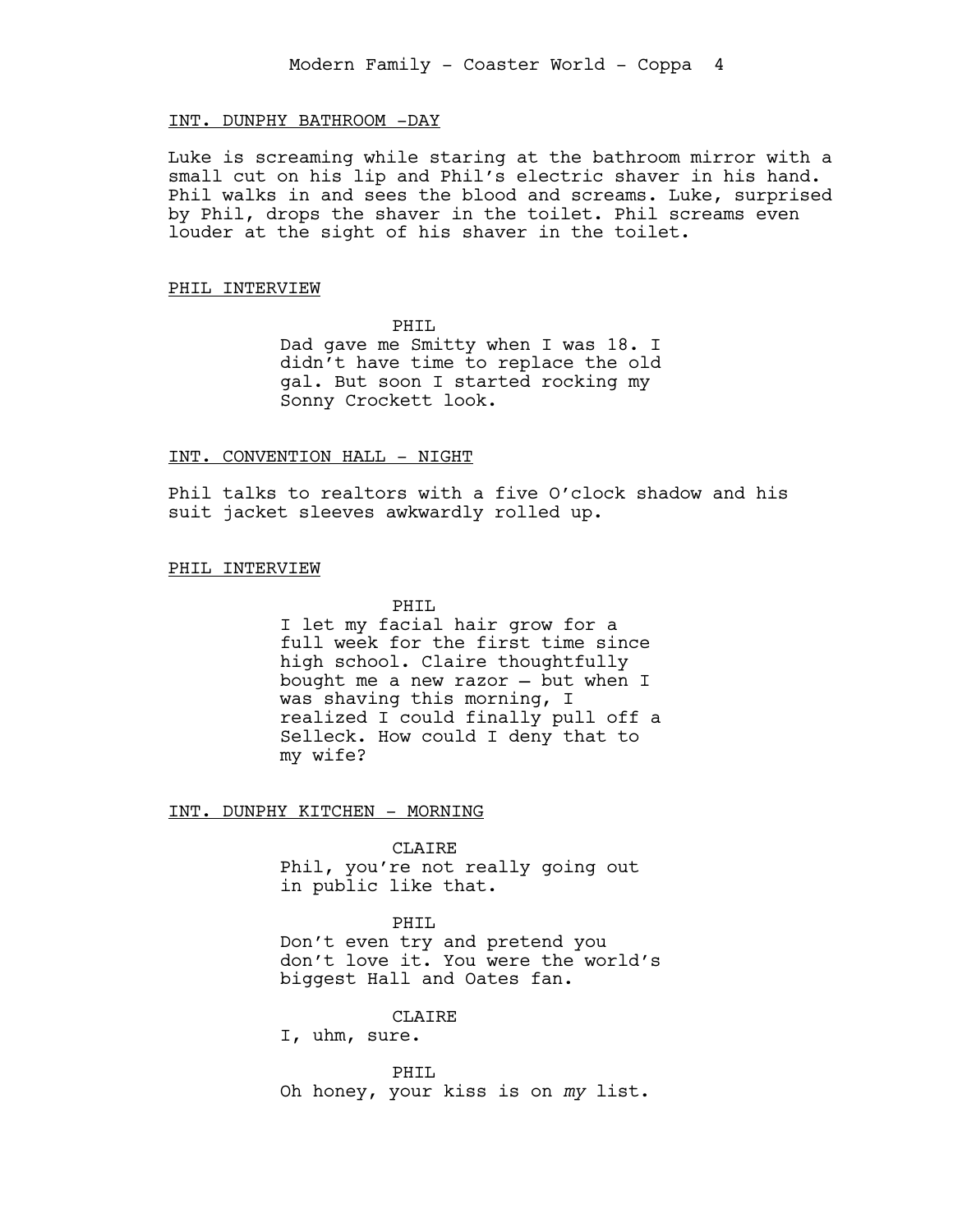Phil gives Claire a kiss, and she winces, reacting to the strange feel of the mustache.

> PHIL (CONT'D) (yells out) Let's go, gang!

Phil bounds out of the kitchen smiling.

CLAIRE INTERVIEW

CLAIRE Always a Hall fan. Never Oates.

FADE OUT

# **END OF TEASER**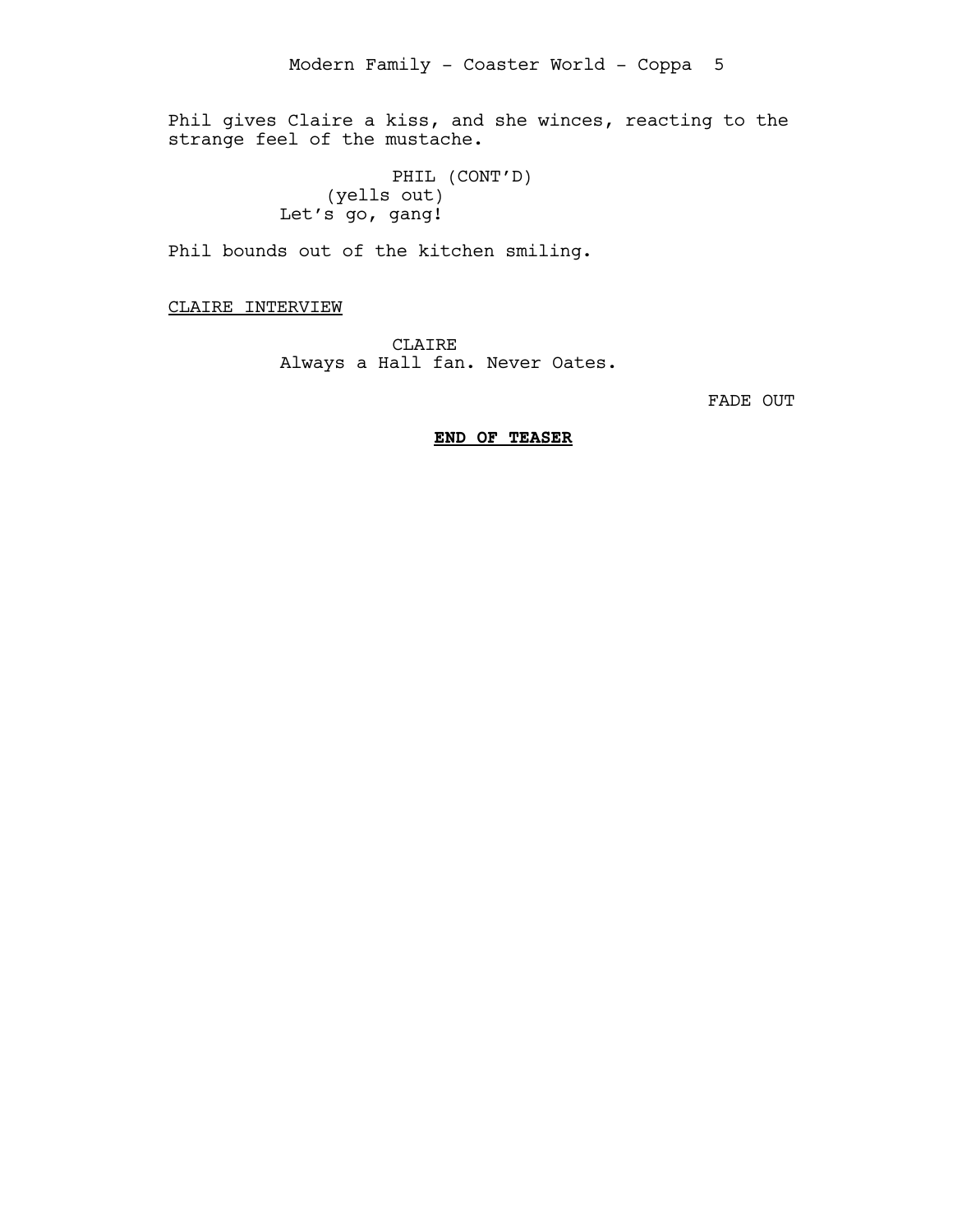# **ACT ONE**

FADE IN:

INT. JAY AND GLORIA'S HOUSE - LIVING ROOM - MORNING

JAY and MANNY are standing by the front door with backpacks.

JAY (yelling) Gloria, you know how crazy Claire gets when we're late.

MANNY

Mrs. Thompson said that you shouldn't call people crazy, it's offensive to the mentally ill.

JAY

That teacher who doesn't wear shoes but manages to have fresh flowers in her hair every day? Yeah, I'll listen to that wack job.

MANNY

I don't understand why we're in such a rush. I hate Coaster World.

JAY What kid hates Coaster World?

MANNY

Uhm, I don't know, a kid who hates discrimination?

JAY

What?

MANNY

The last time I was there, I was escorted to a segregated part of the park because of my appearance.

JAY

Colombian?

#### MANNY

No, height challenged. I can only go on half the rides. How is that even possible in America?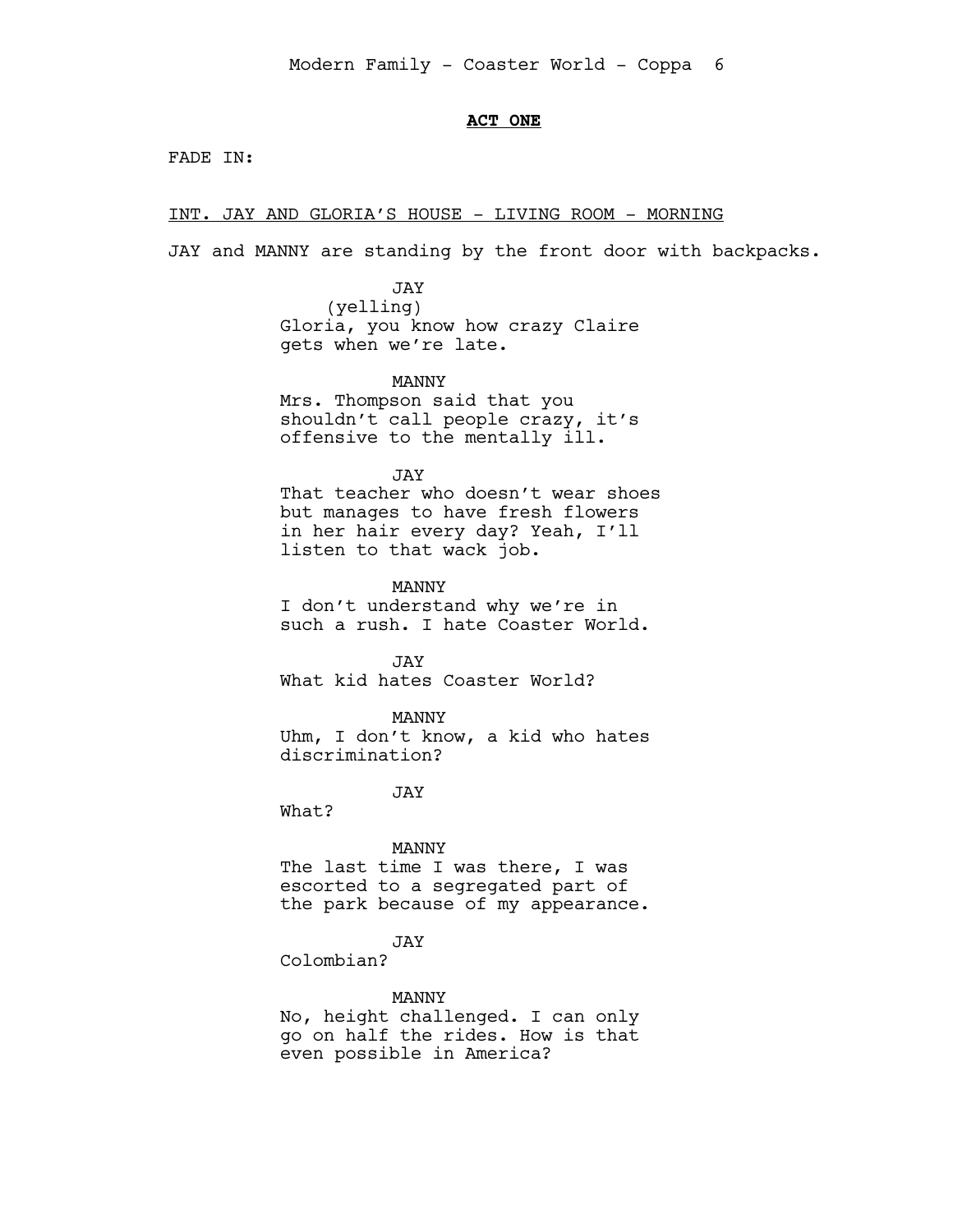JAY Wait till you start paying taxes. (yells) Gloria!

GLORIA walks in, wearing jeans and an oversized white Tshirt. Jay stares disapprovingly.

#### GLORIA

Grab your horses, I'm ready. (noticing Jay's stare) What is it, you don't like my shirt? It's yours.

JAY

No, you look beautiful, honey. Just a little covered up for a day at a theme park. Won't you get hot?

# GLORIA

Well, you can thank Claire. She's always with the comments and the dirty looks and the uncomfortable crossing her arms to cover her own tiny bosoms. It's not my fault I have the curves. I'm sick of it.

JAY She does that with everyone.

# GLORIA

No, not everyone — just me. And until she tells me it's OK to dress how I want to dress, I dress like her, with the ugly T-shirt.

JAY INTERVIEW

JAY You gotta hand it to my daughter. She really knows how to make the old man happy.

# INT. CAMERON AND MITCHELL'S LIVING ROOM - MORNING

CAMERON is packing Lily's bag and singing the Coaster World jingle, to the *Star Wars* theme.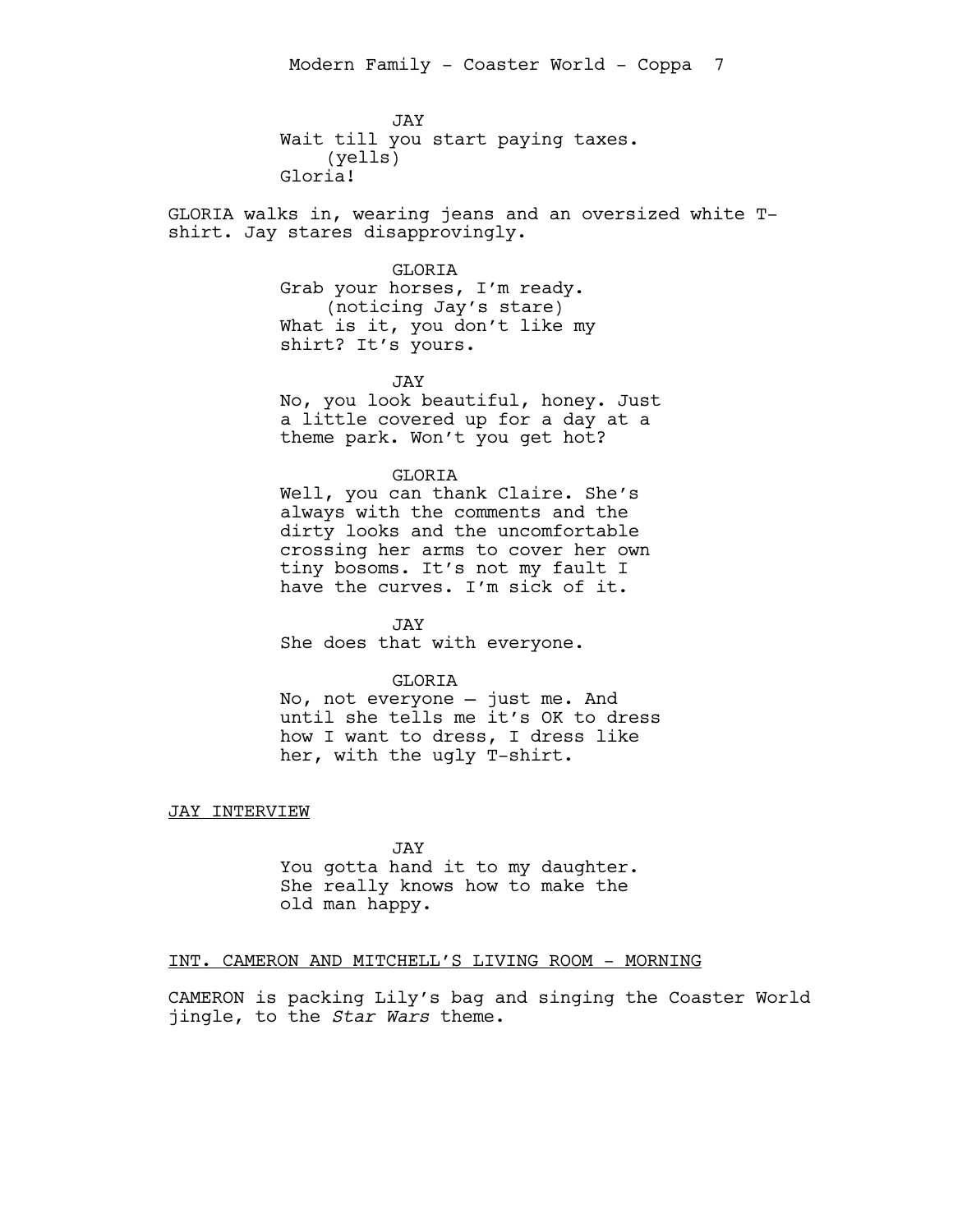CAMERON Coaster World / the fastest rides at Coaster World / cool water slides at Coaster World / a... world... of... fun.

MITCHELL walks in with LILY.

MITCHELL Will you please stop singing that?

CAMERON (still singing) Not until you're ready for... Coaster World.

### CAMERON AND MITCHELL INTERVIEW

CAMERON

I love Coaster World. In fact I love all theme parks, carnivals, fairs, feasts...

MITCHELL Anything with enough junk food to make you want to throw up and the centrifugal force to make your dreams come true.

# INT. CAMERON AND MITCHELL'S LIVING ROOM - DAY

MITCHELL OK, Lily is all ready to go.

Mitchell presents Lily, who's wearing a ski jacket.

CAMERON Excuse me, but when did Coaster World move to Antarctica?

# MITCHELL

You know how those old creaky, rusty metal rides can be. I don't want her to be jostled around and get hurt. Physically or emotionally.

CAMERON

I think she can survive the Tea Cup ride without the hockey pads.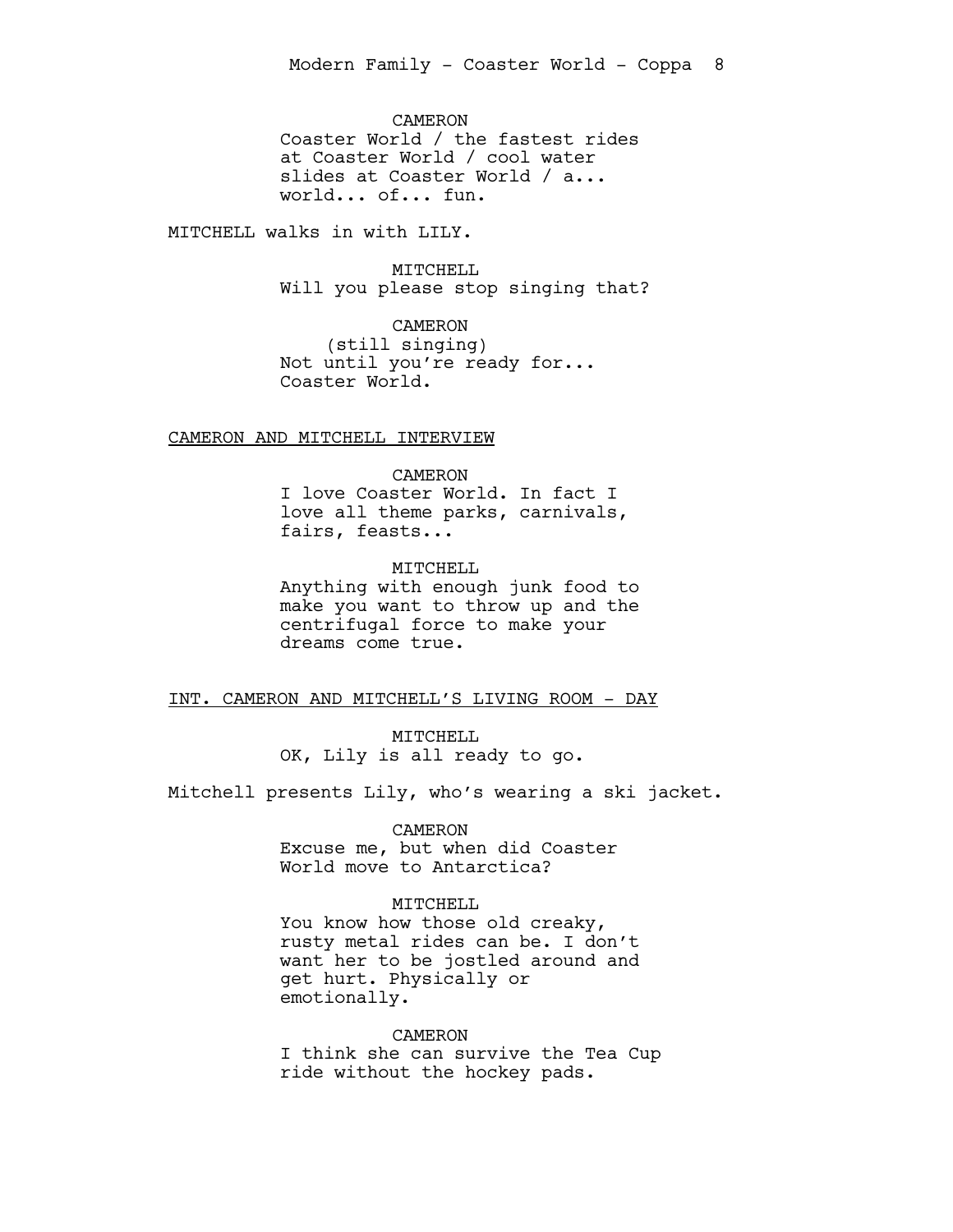CAMERON AND MITCHELL INTERVIEW

#### MITCHELL

I hate rides. When I was 12, Becky Wellington asked me to go with her to the annual town carnival. We were on the Ferris wheel, and some carny accidentally jammed the machine. It was just me and Becky in the night sky for 45 minutes. (distraught) It was horrible.

Mitchell hugs Cameron.

CAMERON There, there. Becky can't hurt you now.

# EXT. COASTER WORLD ENTRANCE - DAY

Claire leads the Dunphys in a jog to meet up with the rest of the family.

> JAY And I thought *we'd* be late.

> > HALEY

Sorry, Grandpa, but my loving family was halfway here before they realized I was still getting ready.

CLAIRE And we would've been here 20

minutes ago if we'd left you.

Phil walks up to shake Jay's hand.

PHIL Hey Jay, how's it hanging?

JAY What the hell is that on your face?

PHIL It's my new 'stache. (grinning) What? You don't approve that your daughter's married to a bad boy?

JAY Bad boy? You look like you work at a leather bar in a 70s porno.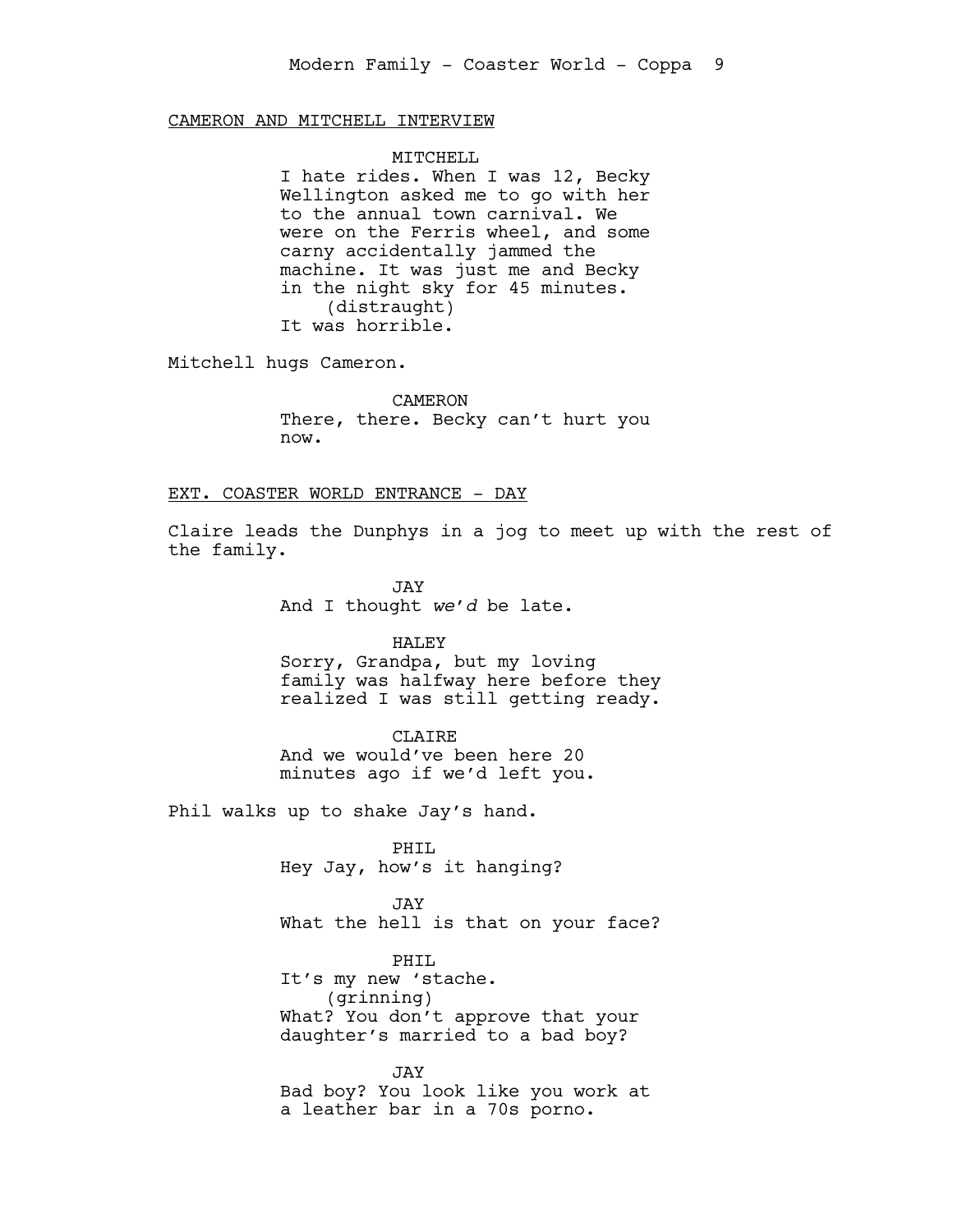**GLORTA** Jay, stop it — many men from my village wear the mustache. I think he looks very presidential.

Gloria and Phil exchange nods; Claire grimaces. She shakes it off and begins handing out tickets and maps to everyone.

> CLAIRE OK, guys — are we all ready for a day of fun at Coaster world?

GROUP (mildly enthusiastic) Yeah. Sure.

MITCHELL Yes, I have been waiting for this day for weeks.

MITCHELL INTERVIEW

MITCHELL In miserable anticipation.

# EXT. ENTRANCE OF COASTER WORLD - DAY

The group walks in past security. Claire approaches an OLDER GUARD and HEAVY GUARD.

> CLAIRE Hello, officers.

> > OLDER GUARD

Ma'am.

# CLAIRE

We have a number of children in our party, and I know these places can be kind of magnets for weirdos. Would you guys mind keeping a special eye on our kids?

HEAVY GUARD

We keep an eye on everyone Ma'm. You have nothing to worry about.

CLAIRE I know I'm being crazy, but I'd really appreciate it.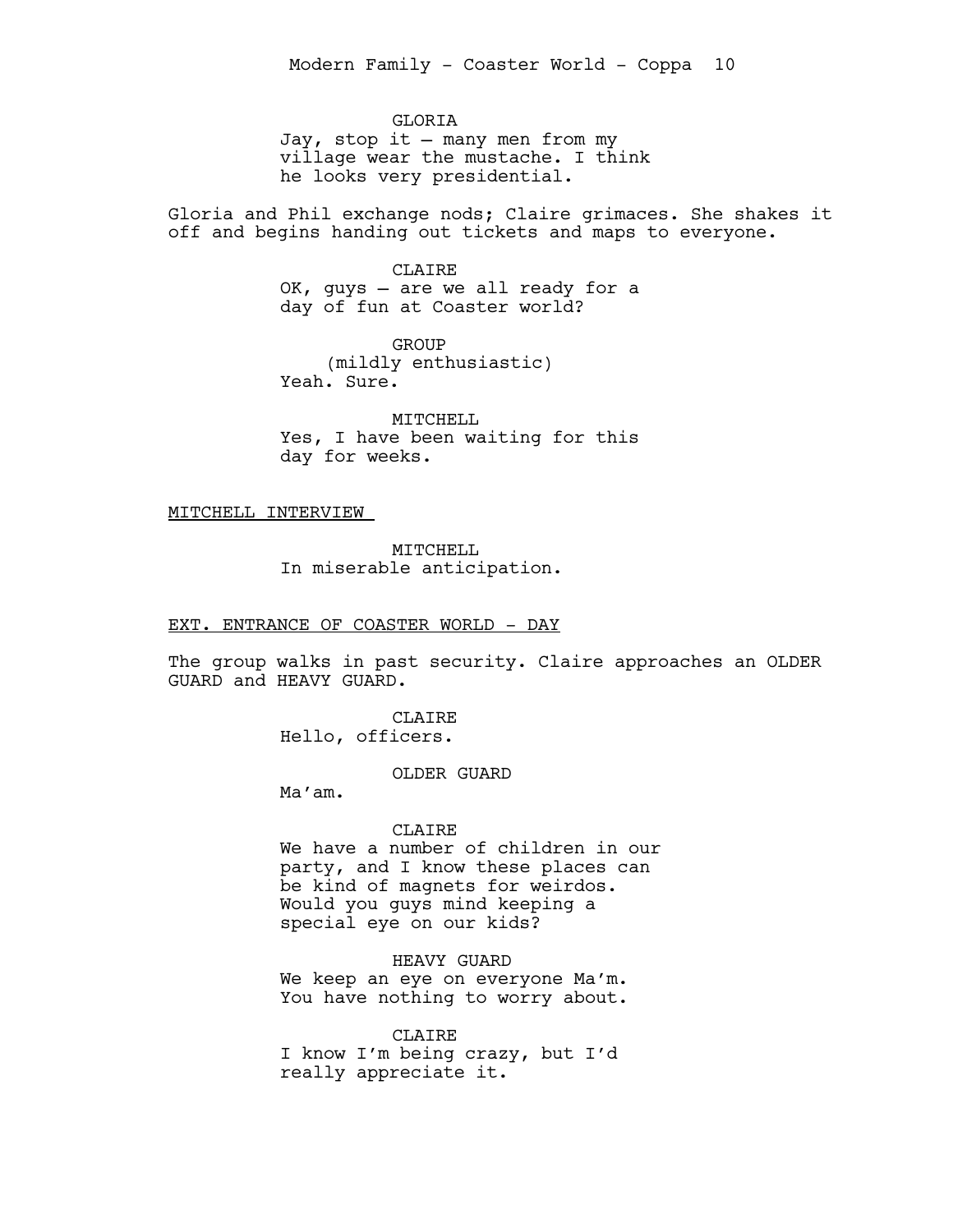Claire gives the guards a wink and walks away. The Heavy Guard then points to...

ANGLE ON: Phil, who walks past the guards a few paces behind the rest of the family, with a goofy smile on his face.

# EXT. ENTRANCE OF COASTER WORLD - DAY

The group stands in around Claire, who is holding her map.

CLAIRE OK everyone, we're starting with the fastest coaster in the park, the Jump to Hyperspace. Then it's on to the harrowing Screaming Star Fighter before taking a dip into the terrifying Galactic Drop.

HALEY Mom, can Alex and I just do our own thing until lunch?

Alex looks confused, Haley shrugs and Alex eeks out a smile.

CLAIRE Honey, today we're supposed to have fun together. As a family.

ALEX

Haley and I are family — and besides, it looks like uncle Cameron has his own plans.

The group looks over at Cameron.

ANGLE ON: Cameron and Lily are sitting next to each other on the Flying Saucer ride as Cameron eats a candy apple.

#### CLAIRE

Fine, we can split up, but just until lunch. Let's meet at 12:30 at the Battlestar Brunchica.

**LUKE** 

Mom, can I go with you on the Jump to Hyperspace?

CLAIRE Oh Luke, the force is strong with you. Let's go guys!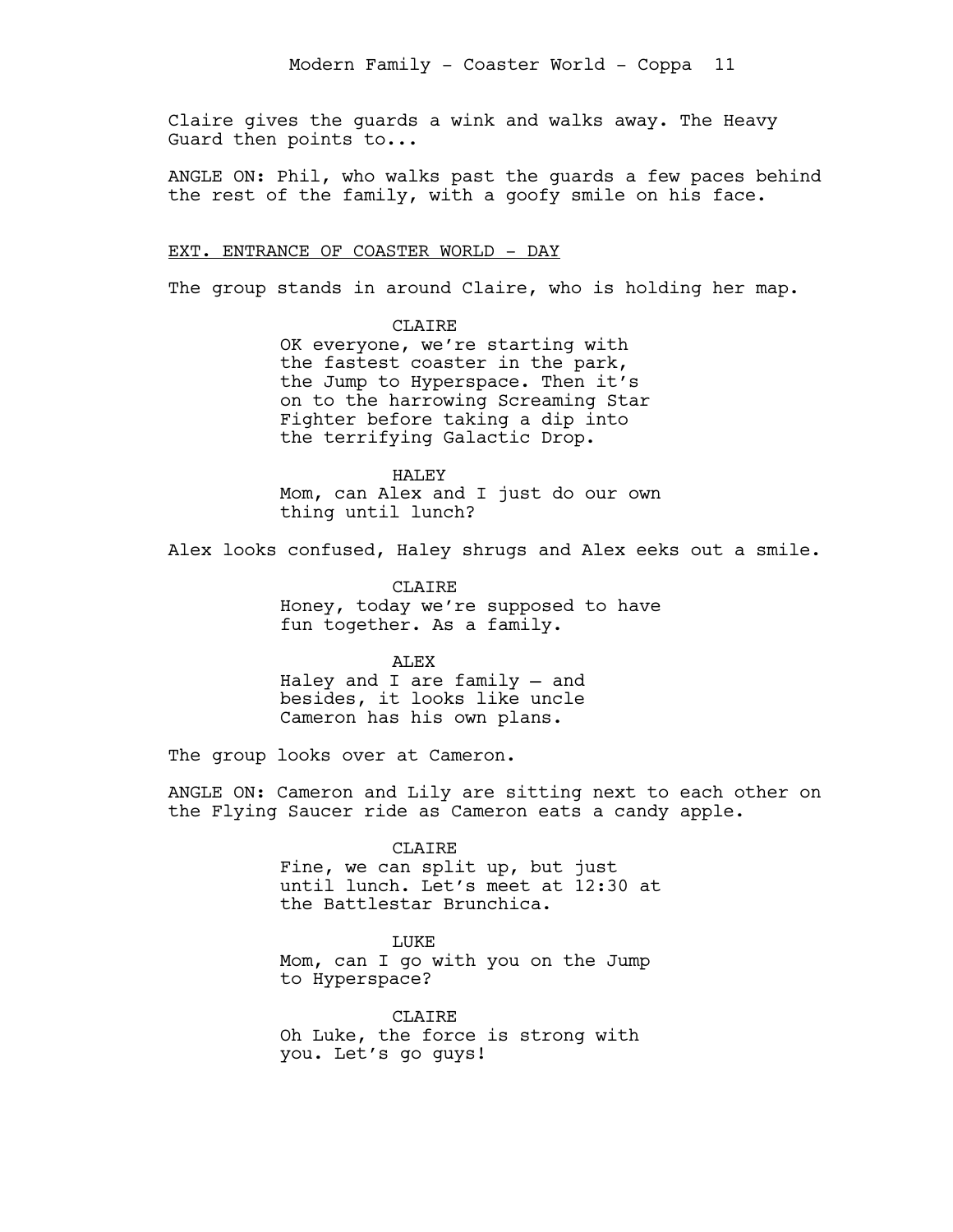MANNY Uhm, maybe I'll just do some window shopping at the gift shop.

CLAIRE C'mon, you're not afraid, are you?

MANNY Just for my dignity.

CLAIRE You'll be fine and it will be a blast. Right — Gloria?

GLORIA Sure, we all go, right, Jay?

Gloria turns around, but Jay is gone.

ANGLE ON: Jay, ordering a chili dog.

#### MITCHELL

I got them. Cam's having too much fun in Cadet Town anyway.

We stay on the group but follow Mitchell in the background as he walks behind a kid throwing a dart at a balloon game. The dart slips from the kid's hand, flies backward and hits Mitchell in the cheek. Unbeknownst to the group, he staggers in pain, clutching his face.

# EXT. COASTER WORLD - DAY

Phil, Claire, Gloria, Luke and Manny are walking to the Jump to Hyperspace roller coaster line. Trailing close behind are the two security guards.

> CLAIRE OK guys, I know these lines stink, but shrug it off. We'll be hurtling through space in no time.

LUKE Hey Dad, what's a leather bar?

PHIL Uhm, it's like a sundae bar, except instead of delicious desserts you can purchase leather products.

LUKE Like cowboy boots?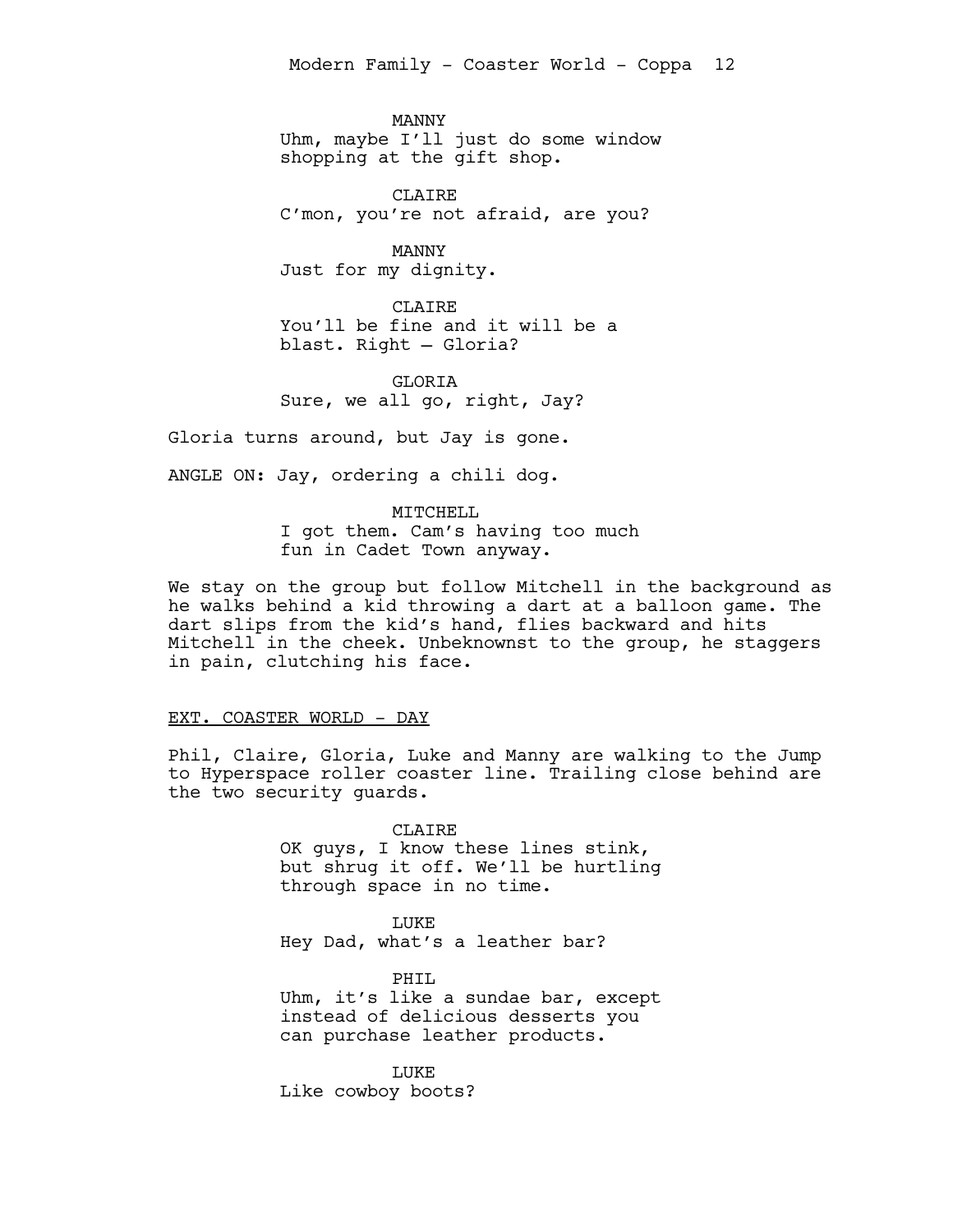PHIL

Sure.

LUKE

And whips?

your life.

PHIL Not too sure about that one, buddy. Anywho, the line's moving.

The group walks up to the front. The ride operator, MIKE, a goofy-looking teenager, stands in front of the gate. He lets Luke go through but stops the slightly shorter Manny.

> MIKE Sorry, young space explorer, you're not quite ready to take the ride of

He points to a sign with an alien that reads "You must be this tall to explore the galaxy."

> GLORIA Manny, is no big deal.

MANNY Thanks a lot. I knew this was a bad idea, but we just *had* to go on this stupid bucket of bolts.

CLAIRE Manny, I'm so sorry, I had no idea.

MANNY I could use some alone time.

Manny walks away.

# GLORIA

Manny, no.

CLAIRE What have I done? He's gonna hate me now.

GLORIA Maybe, but I go talk to him.

PHIL Gloria, if I may, why don't you and Claire enjoy the ride with Luke and I'll go talk to Manny?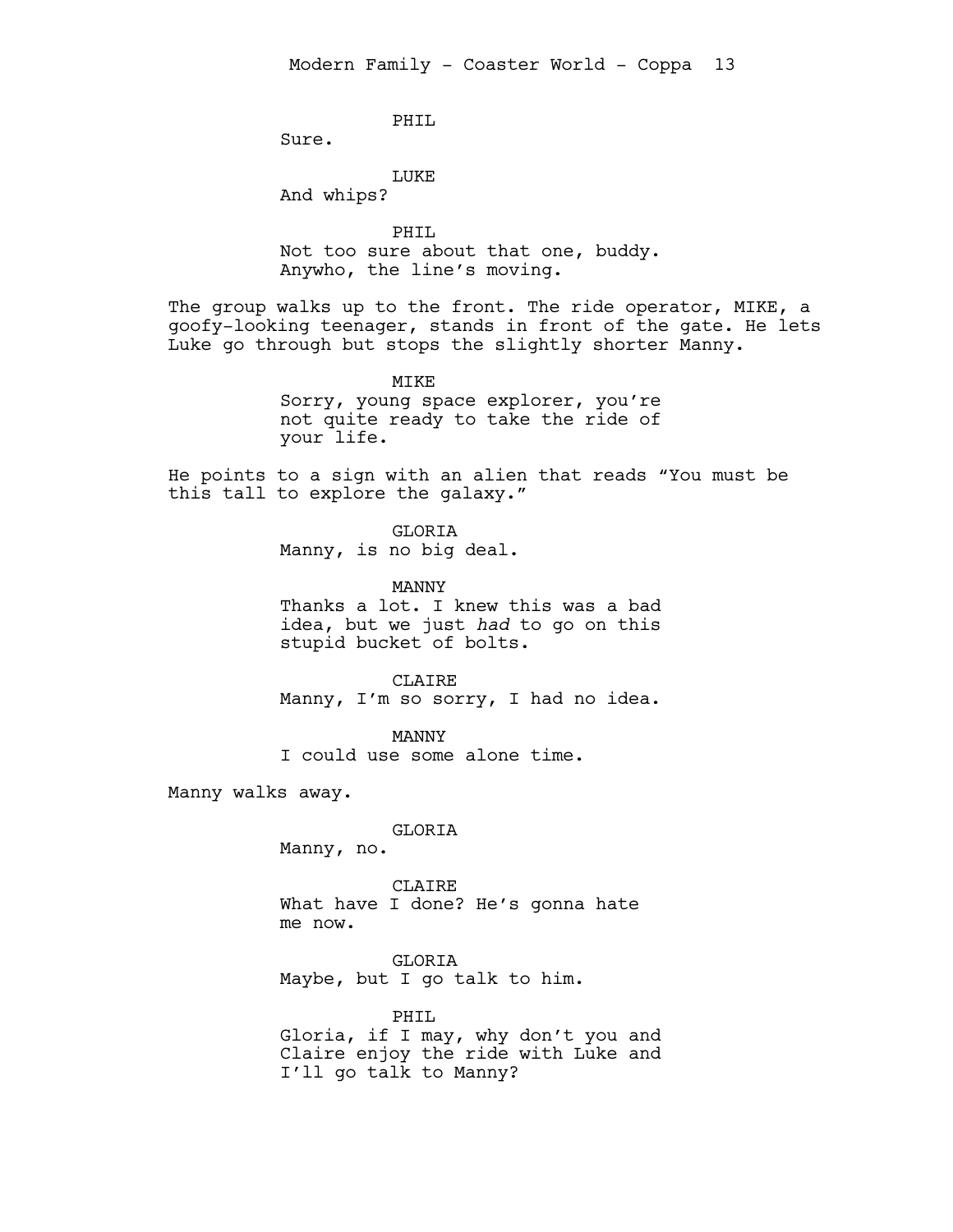**GLORTA** Oh, Phil, so decisive. Must be the mustache.

CLAIRE Well, you've obviously never seen him order a Cinnabon before.

Gloria, Claire and Luke walk up the ramp to the ride. Phil chases over to Manny.

# EXT. COASTERWORLD PICNIC AREA - DAY

Haley and Alex are sitting at a picnic table, sipping sodas.

# HALEY

So I told Lisa, if she doesn't stop flirting with Joey, I'm going to put the moves on Jim.

# ALEX

Why? Do you like Jim?

HALEY He's not really my type, he's more of a jock. I'm into skater dudes.

ALEX

So why go after Jim if you don't like him?

#### HALEY

Because Lisa has had a crush on Jim since the fifth grade, and I'm into Joey. But for some reason, Joey seems more interested in Lisa and Jim's more into me.

ALEX What's so great about Joey?

HALEY Have you seen him? He's only the hottest guy in school.

**ALEX** 

Of course, all you care about is appearance and popularity. Doesn't intelligence mean anything?

HALEY Sure, but brains aren't everything either. Joey is also a nice guy. (MORE)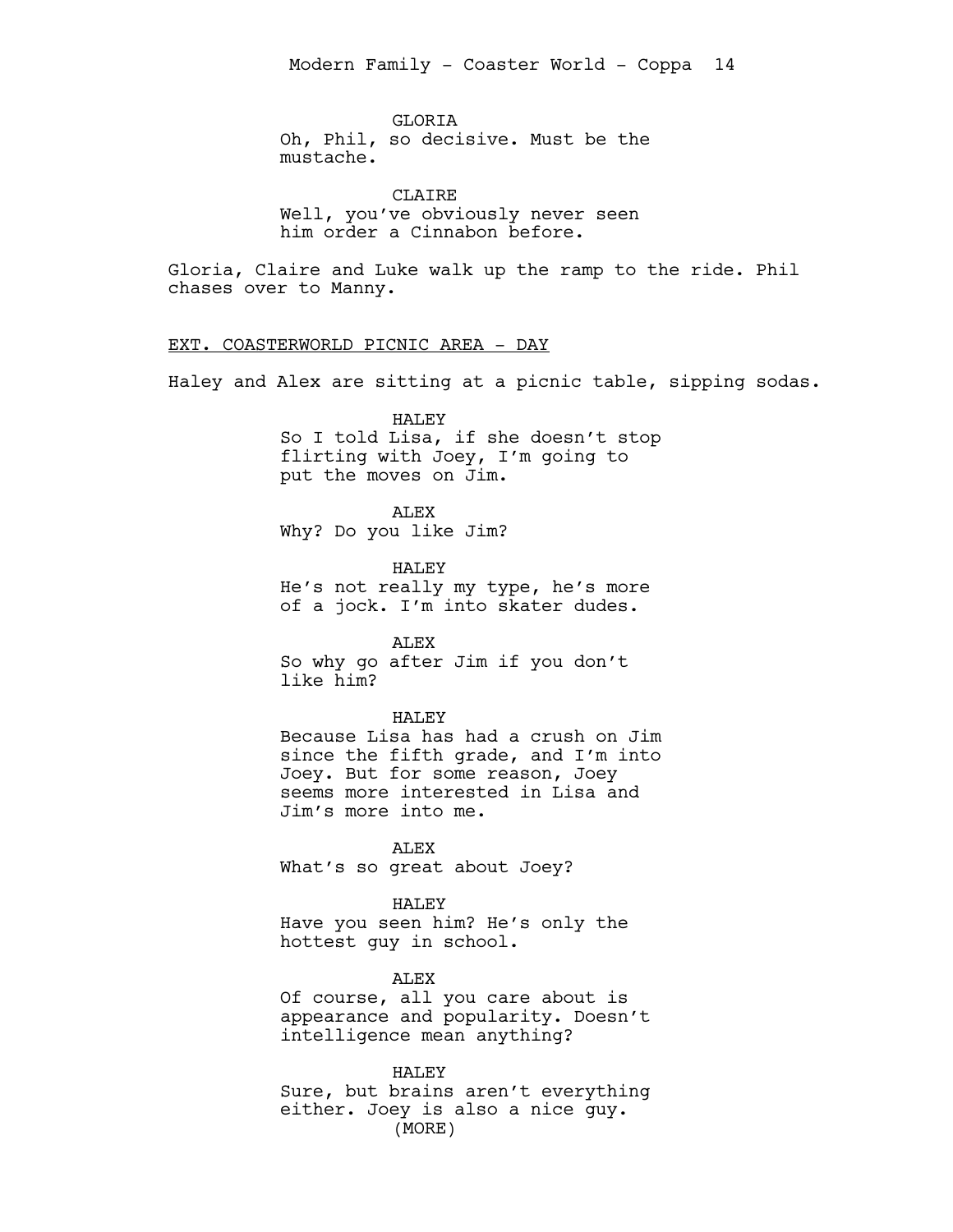He fixed Celeste Stroman's tire after she hit a fire hydrant. HALEY (CONT'D)

**ALEX** 

Most of the boys I meet seem nice until I talk to them. Then they act like jerks.

# HALEY

At first they all act like jerks, even the nice guys. They either want to prove how cool they are or cover up their nerves, so they say stupid things.

ALEX

Really?

#### HALEY

I don't know much, but I do know teenage boys. Believe me, they all sound mean or dumb, even if they're neither.

**ALEX** For how long?

HALEY Until you hook up or ignore them. So, do you like anyone?

ALEX Well, there is one guy.

Haley lights up in excitement.

HALEY Who? Tell me, tell me!

ALEX His name is Mike Schmidt.

# HALEY

Is he cute?

ALEX His face is pretty clear. He's also one of the smartest kids in school and Secretary of the Student UN.

HALEY Sounds, uhm, sexy.

Alex looks off into the distance and then sits up in shock.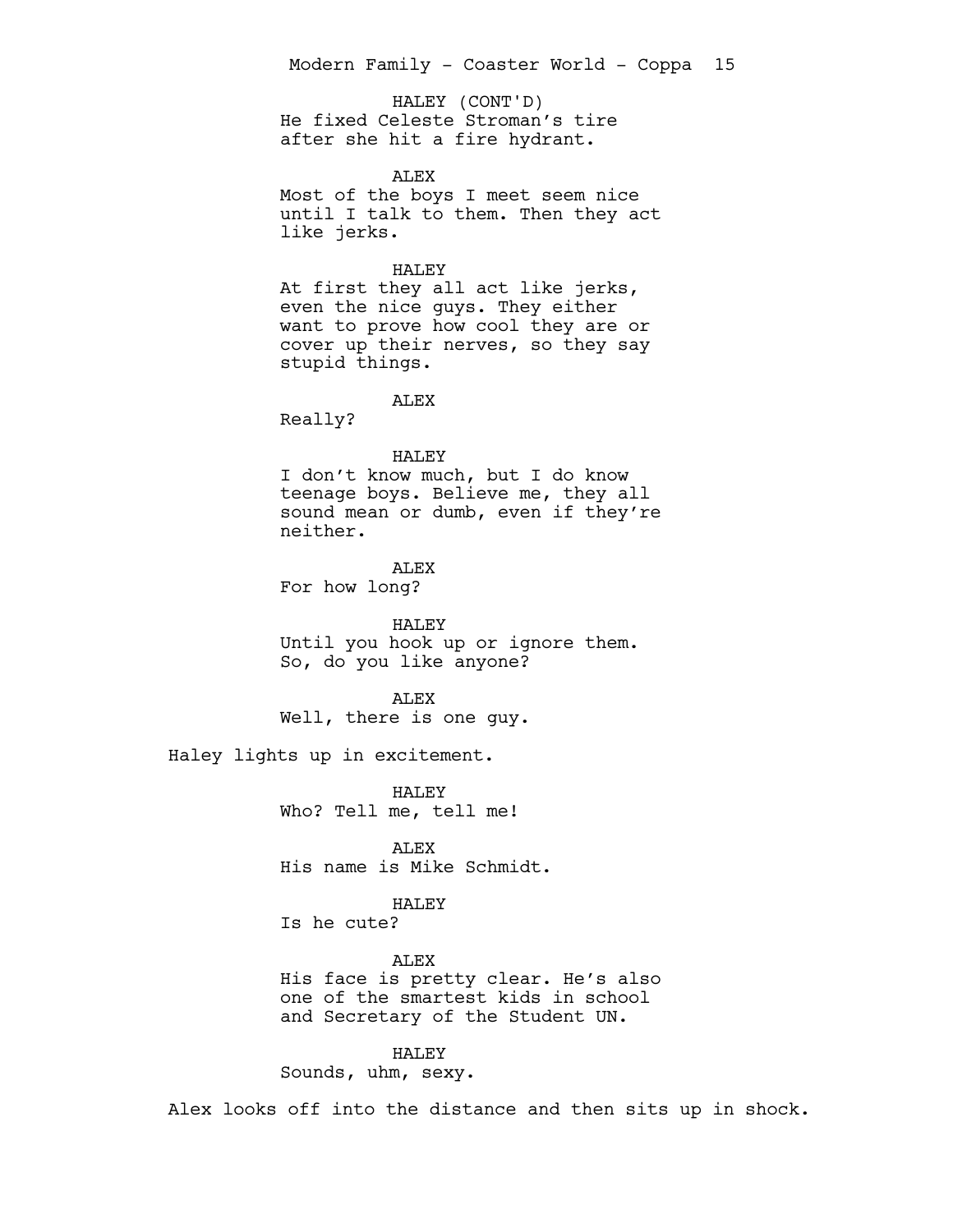**ALEX** Oh my god! Oh my god! There he is!

HALEY

Who? Dad?

ALEX No, Mike! He must work here.

ANGLE ON: Mike, walking toward the picnic area.

ALEX (CONT'D) He's waving at me! What do I do?

Haley has already begun waving Mike over to them.

HALEY Remember, just ignore what he says.

Mike walks to the table and sits down.

MIKE Hey Alex, what are you doing here?

**ALEX** Oh, just hanging with my sister, Haley. What about you?

MIKE I hate to say it, but I work here.

ALEX Really? I mean, that must be fun.

MIKE Dealing with annoying screaming kids and their pushy parents?

HALEY You two seem like you have a lot to talk about. Alex, I'm going to find the rest of the group.

Haley gets up and walks away, giving Alex a reassuring look.

MIKE Congratulations on winning the Science Fair. Your DNA double helix exhibit was pretty cool.

ALEX Thanks, Mike. I really enjoyed your geological study as well.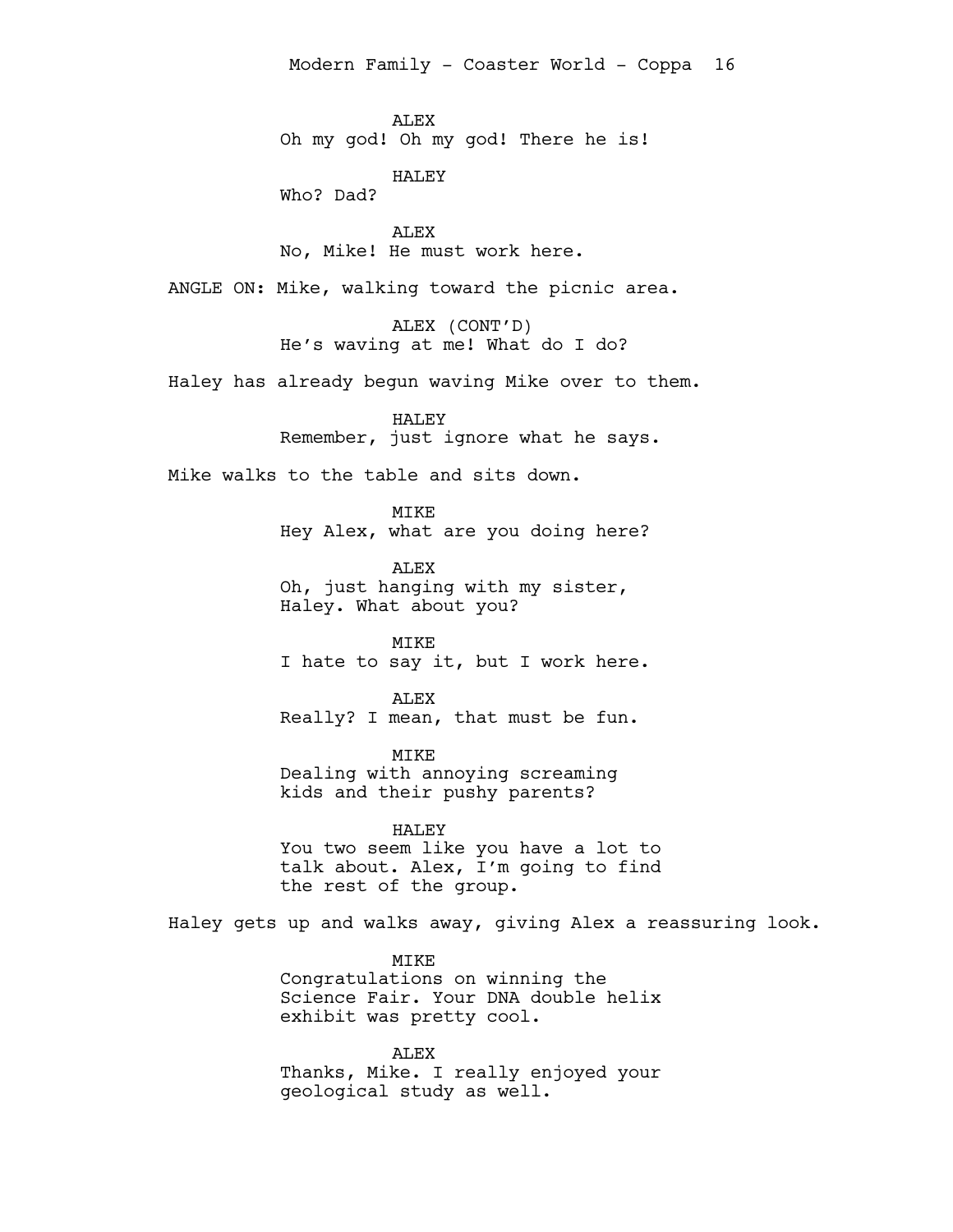### **MTKE**

Yeah. It was pretty cool.

The two share an awkward smile.

#### EXT. COASTER WORLD - DAY

Phil jogs up to Manny, with the two security guards following.

PHIL

Hey buddy, don't worry about that.

MANNY It's not fair, it's discrimination.

PHIL

No it's not, they're just looking out for your safety. You can get hurt if you're not tall enough to fit in the seat.

# MANNY

Then why not require IQ tests to make sure you're not too dumb to stand up in the middle of the ride?

### EXT. JUMP TO HYPERSPACE PLATFORM - DAY

Luke walks precariously on the top of a fence close to the speeding coaster that zips right next to him.

EXT. COASTER WORLD - DAY

MANNY What if you have a cold and get everyone on the ride sick?

PHTT.

I think I know what this is about. You're upset because Luke is a teeny bit taller than you. But you'll get there soon, buddy. C'mon, let me buy you a gift.

MANNY Well, I can use a new wallet.

PHIL I know exactly where to get one.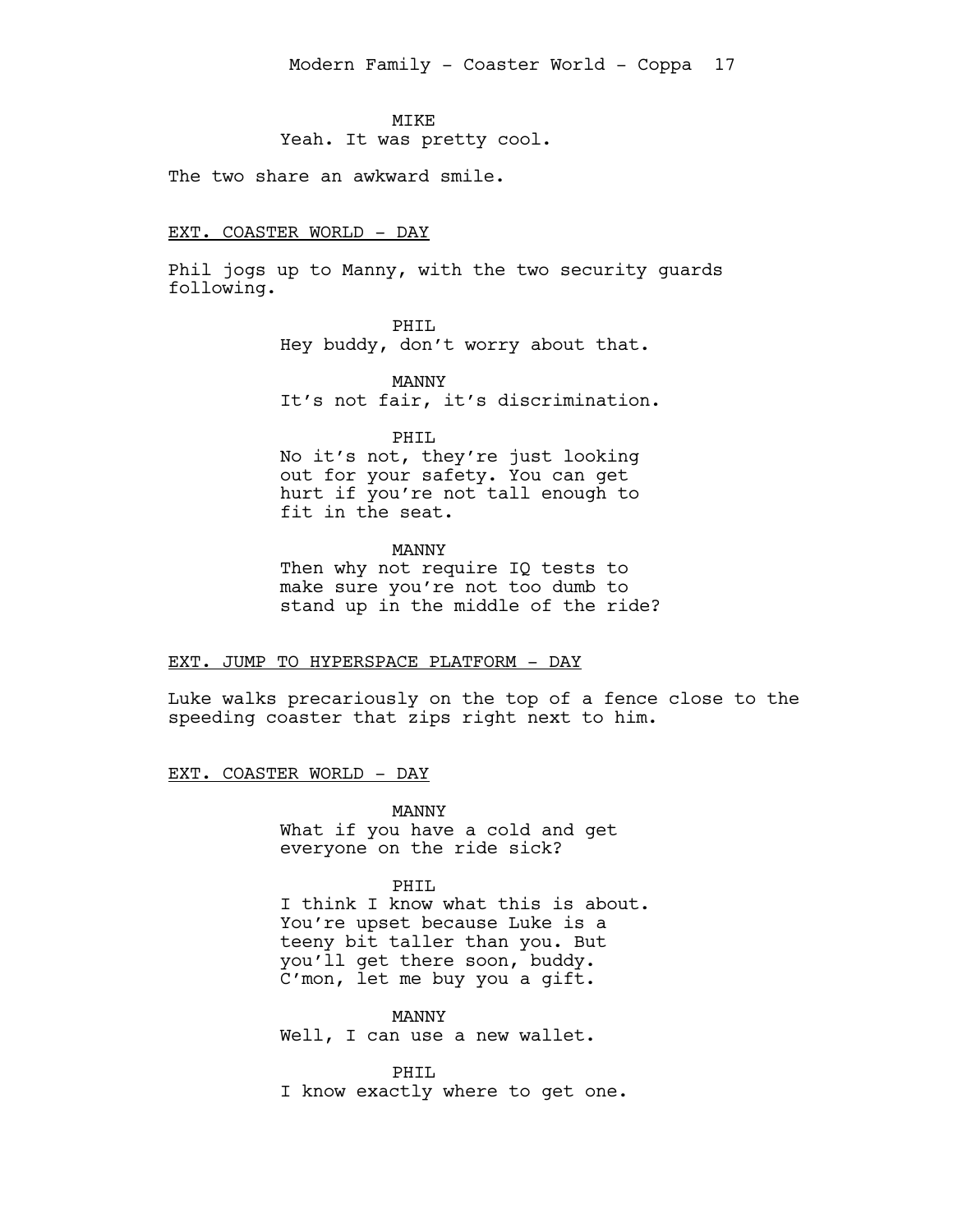Phil puts his arm around Manny. The security guards, who have been following Phil, approach him.

> OLDER GUARD Hey, Ron Burgundy. What are you doing?

> > PHIL

Hello officer, I was just explaining to my young friend not to worry about being so small. That soon he'll be so big he won't have to worry about the kid rules.

OLDER GUARD Is this your son?

PHIL (unsure) No, he's my nephew?

MANNY

No, I'm not.

PHTT. Well, technically he's my stepfather. Or no, he's my step brotherin-law, I think.

MANNY He was just going to take me to the leather bar.

HEAVY GUARD OK, pervo, you're coming with us.

The guards violently grab Phil.

MANNY Officers, what are you doing?

OLDER GUARD Don't worry about it, kid, we just want to ask this man a few questions. Is your mother here?

MANNY Yes, she's right over there.

OLDER GUARD OK, go over to her immediately.

MANNY

Uhm, OK.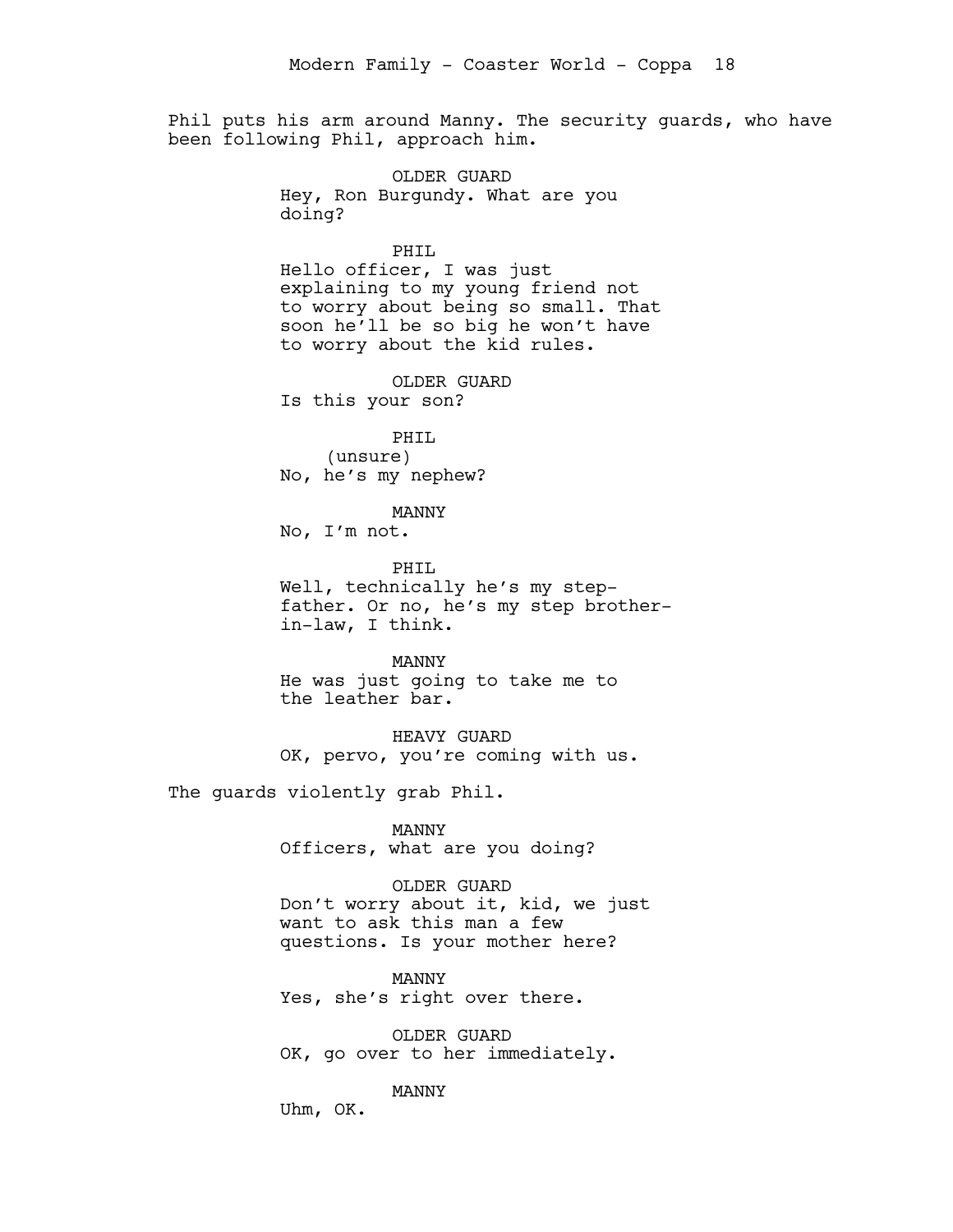Manny walks off.

PHIL What are you guys doing, that boy really is with me!

OLDER GUARD No more mustache rides for you.

The guards escort Phil away.

FADE OUT.

**END OF ACT ONE**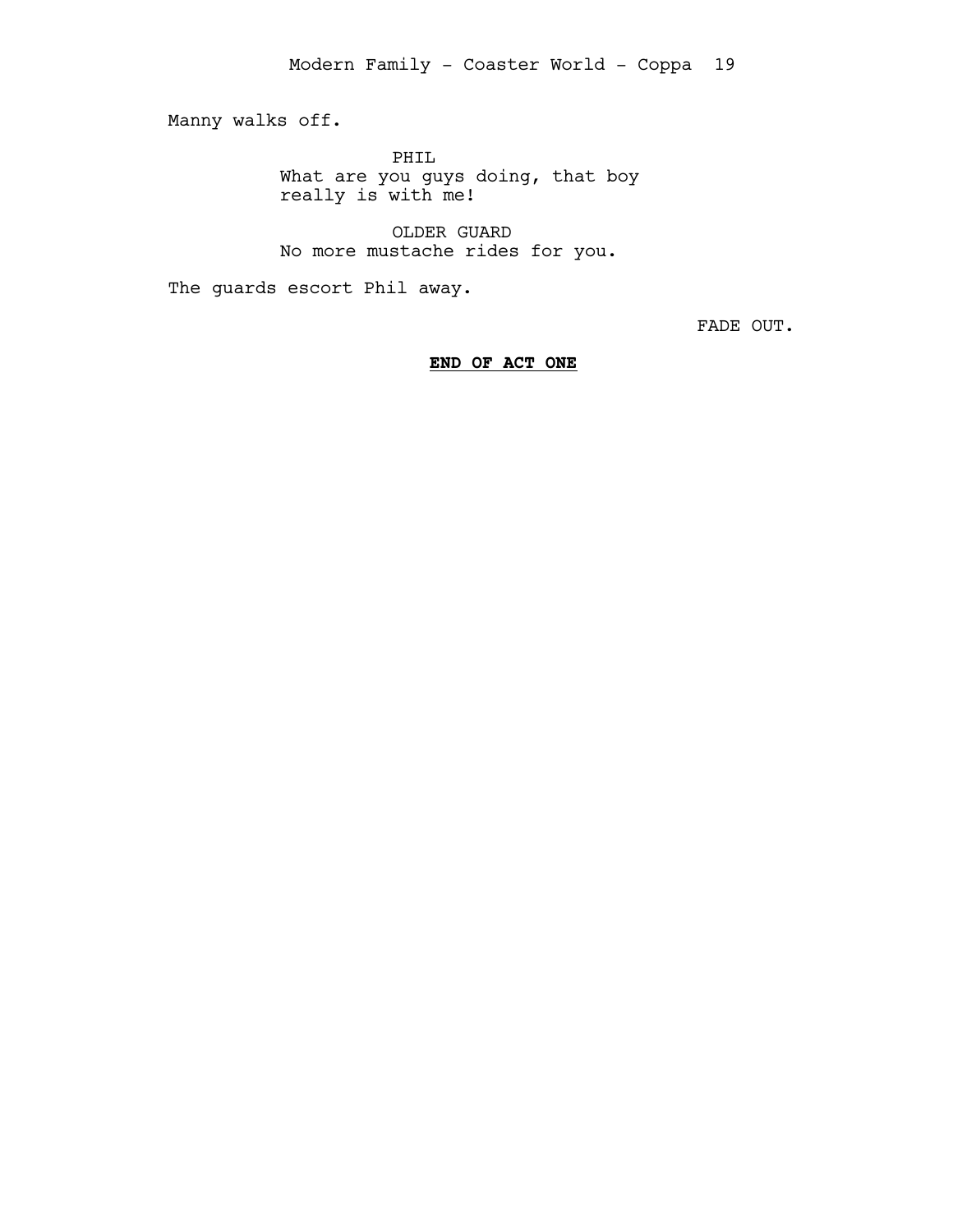# **ACT TWO**

FADE IN:

### EXT. CADET TOWN - DAY

Jay, Cameron, Mitchell and Lily are walking among carnival games. Jay is eating fried dough, while Cameron is working on cotton candy. Mitchell has a band aid on his cheek.

> JAY You know, this ain't half bad. I get to see my granddaughter, and in Cadet Town there's no such thing as cholesterol.

> MITCHELL Dad, you do realize it doesn't work that way.

CAMERON Don't you ever stop?

Lily starts laughing and points to a basketball game with stuffed Bert and Ernie doll prizes.

> JAY Well, look at that — it's like the two of you in puppet form.

MITCHELL Good one, Dad, like we've never heard that one before.

JAY

Well, it's not like you guys are exactly like them since, you know, you have your own arrangement.

MITCHELL What *exactly* do you mean?

#### JAY

Like you guys, Bert and Ernie are a pair. One's fat and a troublemaker, and the other's thin and a tight ass. But unlike you two lovebirds, they're just a couple of buddies raising hell.

Cameron and Mitchell stare intensely at Jay.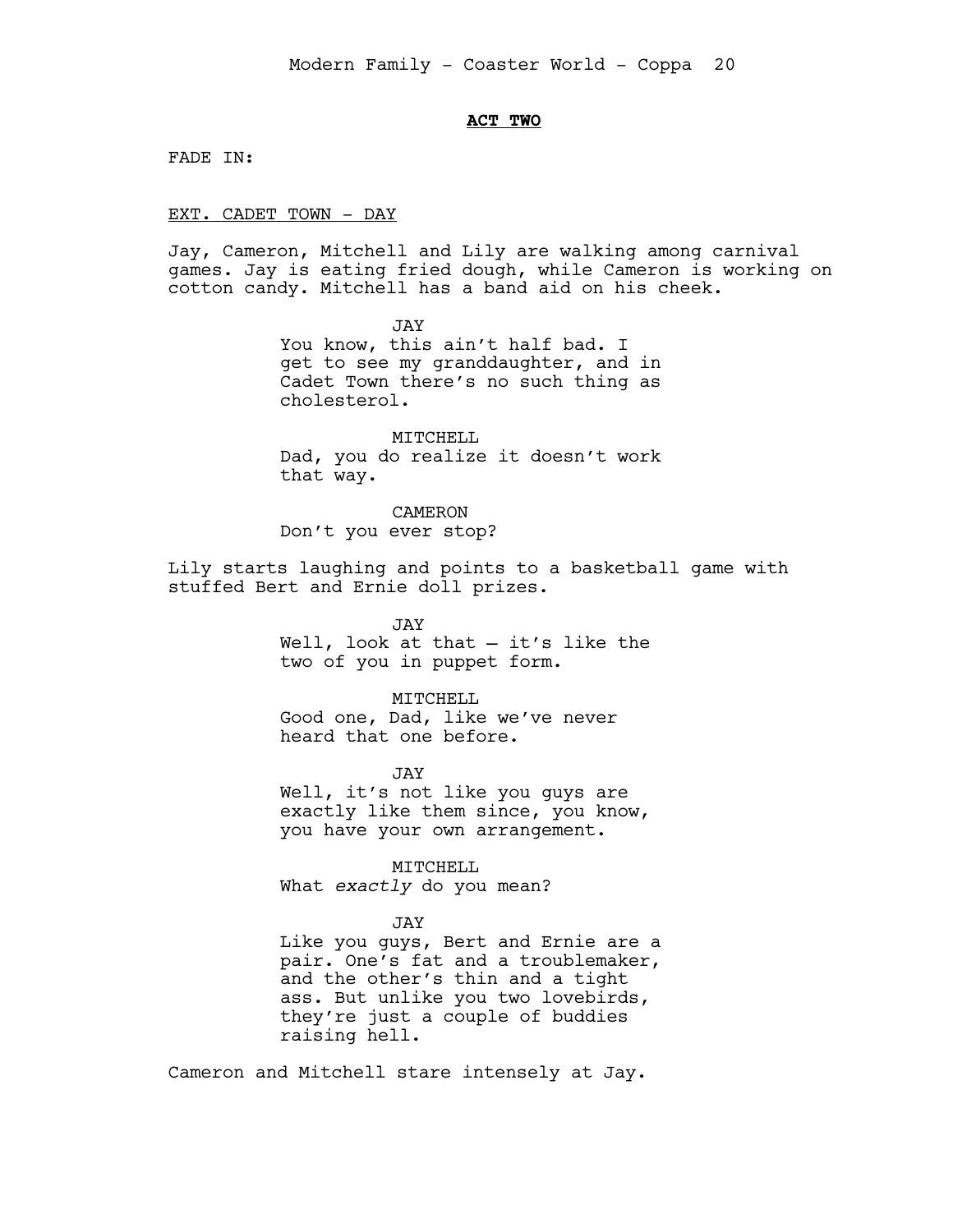JAY (CONT'D)

What?

Cameron and Mitchell continue to look at Jay, arch their eyebrows and slowly twist their heads.

> JAY (CONT'D) Hey, am I missing something here?

Cameron and Mitchell continue their slow head movement.

JAY (CONT'D) What? No! They're just two guys who share a cramped city apartment!

Cameron and Mitchell continue their slow head movement.

JAY (CONT'D) Great, first Rock Hudson and now this.

At the game, the GAME OPERATOR hands Cameron a baseball. He heaves it at three stacked bottles, knocking down all three.

> MITCHELL Great job, Cam.

GAME OPERATOR So what will it be, a Bert or an Ernie?

MITCHELL They're not a pair?

GAME OPERATOR Not in this game.

Cameron and Mitchell look at each other and then look down at Lily, who proceeds to throw up on Mitchell's feet.

EXT. COASTER WORLD CADET TOWN - DAY

Jay, Cameron, Mitchell and Lily are walking. While Mitchell sobs, Cameron holds his head high as Lily plays with her Ernie doll.

# EXT. COASTER WORLD AQUA PLANET WATER FLUME - DAY

Claire, Luke and Gloria approach the entrance of Aqua Planet.

CLAIRE Where the heck are Phil and Manny?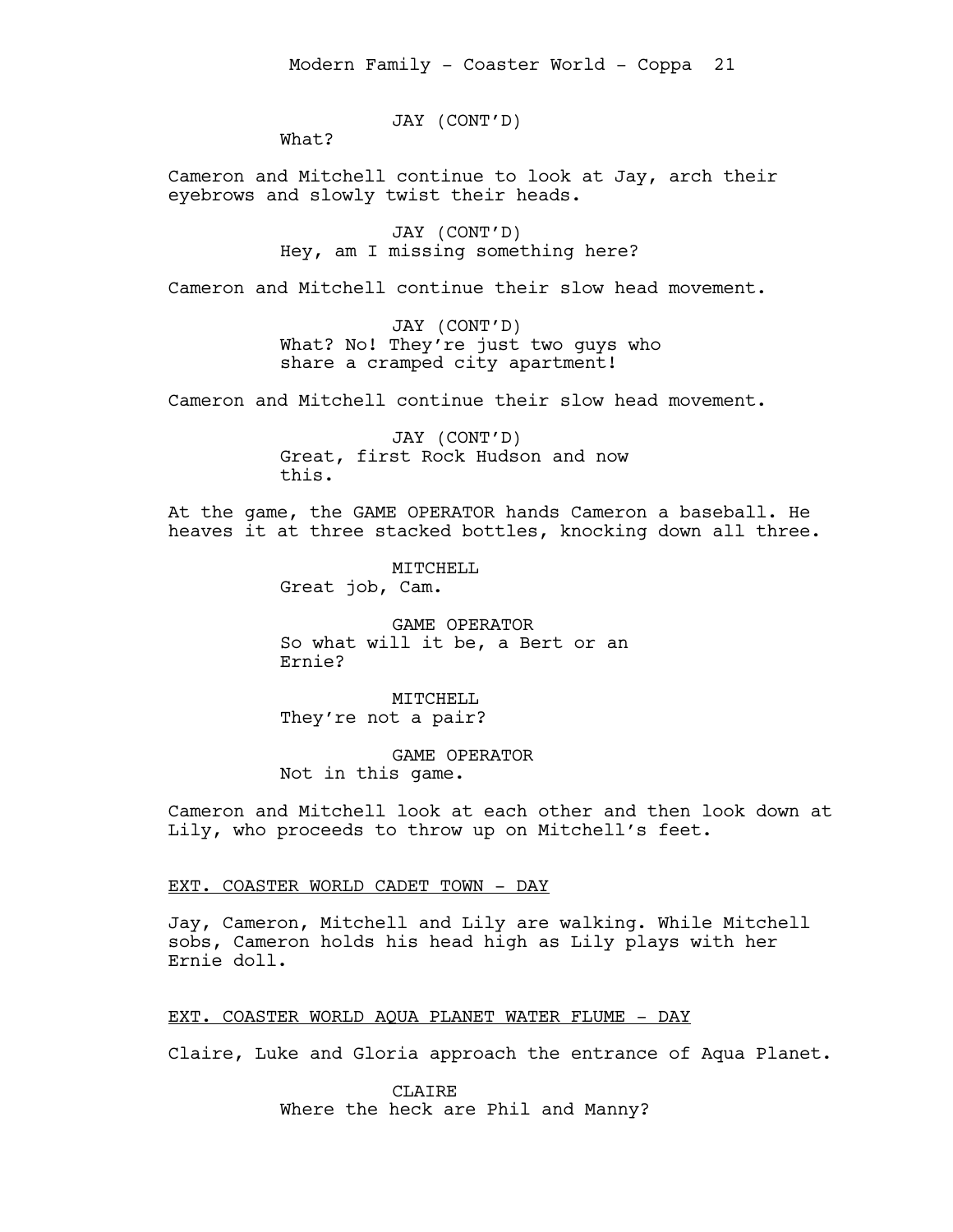**GLORTA** 

Phil is probably getting Manny a milk shake or a new outfit. Whenever Manny gets upset, he wants one or the other.

LUKE Hey Aunt Gloria, are you coming on the water ride with us?

GLORIA I don't think so Luke — I didn't bring the bathing suit.

CLAIRE (scoffing) Gloria, it's a glorified log flume. I don't think you're going to get that wet on this one.

GLORIA Well, OK, if you say so.

LUKE Too bad Dad's missing this.

# INT. COASTER WORLD SECURITY OFFICE - DAY

From security camera footage we see, in grainy black and white, Phil sitting in a sparse office in front of a table, with the two security guards in his face. There's no audio, but he's clearly pleading with them and in tears.

# EXT. COASTER WORLD AQUA PLANET WATER FLUME - DAY

Claire, Gloria and Luke exit the ride, soaking wet. Gloria's white T-shirt is drenched, exposing a hot-pink bra underneath.

> LUKE Awesome! Can we go on again?

CLAIRE Maybe later, if we wear a poncho.

Claire notices Gloria's bra and drops her jaw. Gloria doesn't seem to realize how it looks.

> GLORIA That's your idea of mild? I soaked!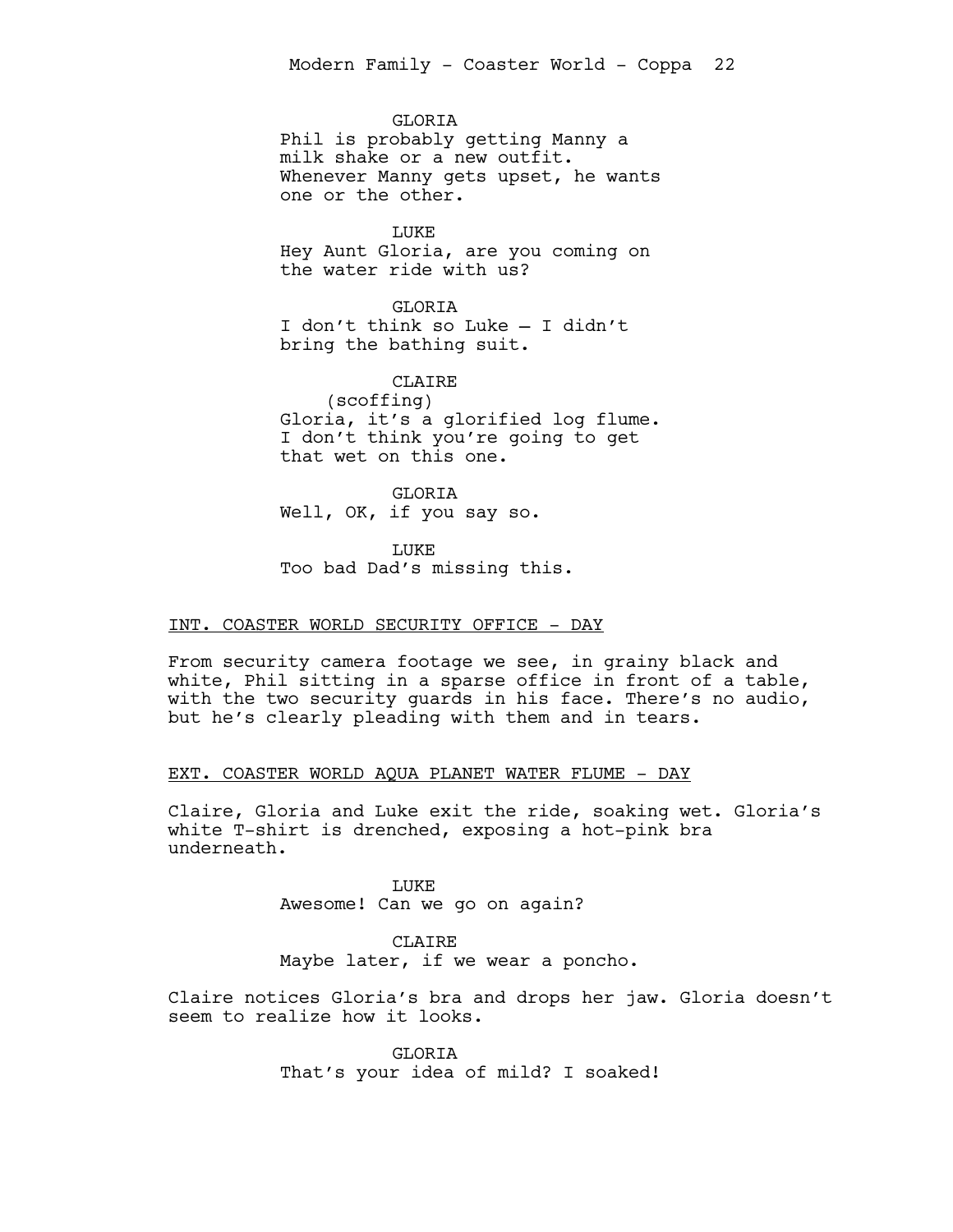CLAIRE I'm so sorry, I had no idea.

CLAIRE INTERVIEW

CLAIRE (CONT'D) Even in a ratty old oversized Tshirt, she makes me look like a 10 year-old boy.

EXT. COASTER WORLD AQUA PLANET WATER FLUME - DAY

Luke stares at Gloria's chest, dumbfounded, as she pins up her dripping-wet hair. Claire forcibly turns Luke around.

> CLAIRE (to Luke) Hey honey, I'm going to take Aunt Gloria to find some towels.

GLORIA No — for me, is so hot, this is very refreshing.

A group of teen boys passes by and stares at Gloria.

TEEN 1

Hot stuff.

# GLORIA

Jes, it is.

A woman with her son gasps upon seeing Gloria and shields his eyes. Claire looks mortified.

> CLAIRE This day could not be going any worse.

EXT. COASTER WORLD BATTLESTAR BRUNCHICA - DAY

Cameron, Mitchell and Jay are on the lunch line. Cameron's holding Lily, who's playing with her Ernie doll and laughing.

> JAY Wow, she really loves that thing.

MITCHELL She sure does, more than anything else in the world.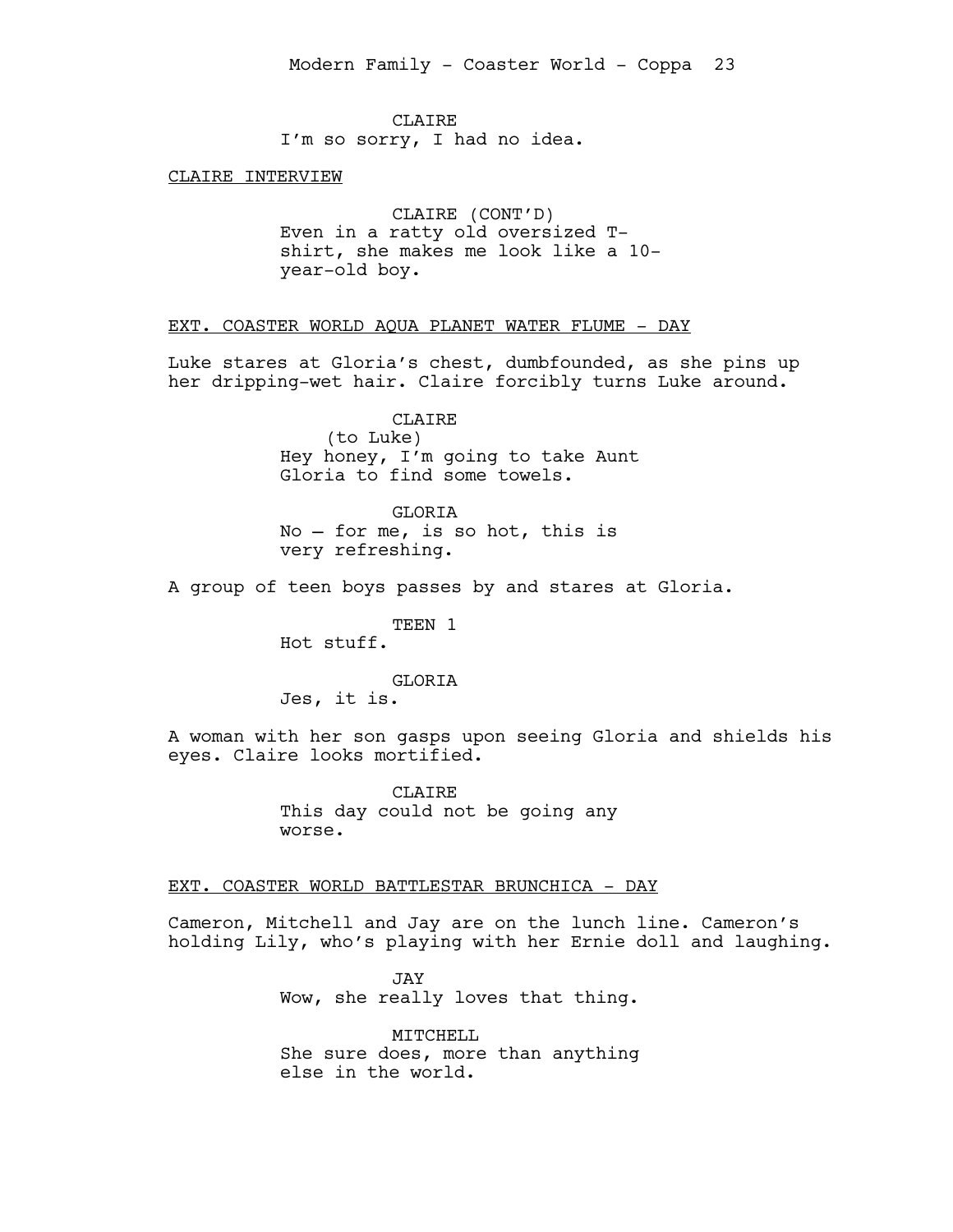JAY

Will you stop? She's just a kid. Kids don't know why they like things. You had more fun playing with my old mink Russian hat than anything I ever bought you.

MITCHELL When every gift was boxing equipment or tools, it wasn't hard.

JAY My point is, this place shouldn't be about you. It's about her.

Lily drops the doll. Mitchell accidentally steps on it, picks it up and tries to hand it to her, but she starts to scream and cry. Cameron shakes his head in disapproval.

> CAMERON Oh Mitchell, really? Fur?

MITCHELL It was soft and cozy and never made me feel bad. And that's more than I can say about the two of you. I feel like an alien!

Mitchell runs away, past a guy dressed in an alien costume.

CAMERON (to alien) He's just having a rough day.

# EXT. COASTER WORLD - DAY

Alex and Mike are walking amongst carnival games.

ALEX

So, do you have any idea what colleges you'll be applying to?

# MIKE

I've already received interest from Princeton and MIT for applied science scholarships, so I doubt they'll need me to actually apply.

ALEX Wow, that's great. I always wanted to go to an Ivy League school like Harvard or Yale, but...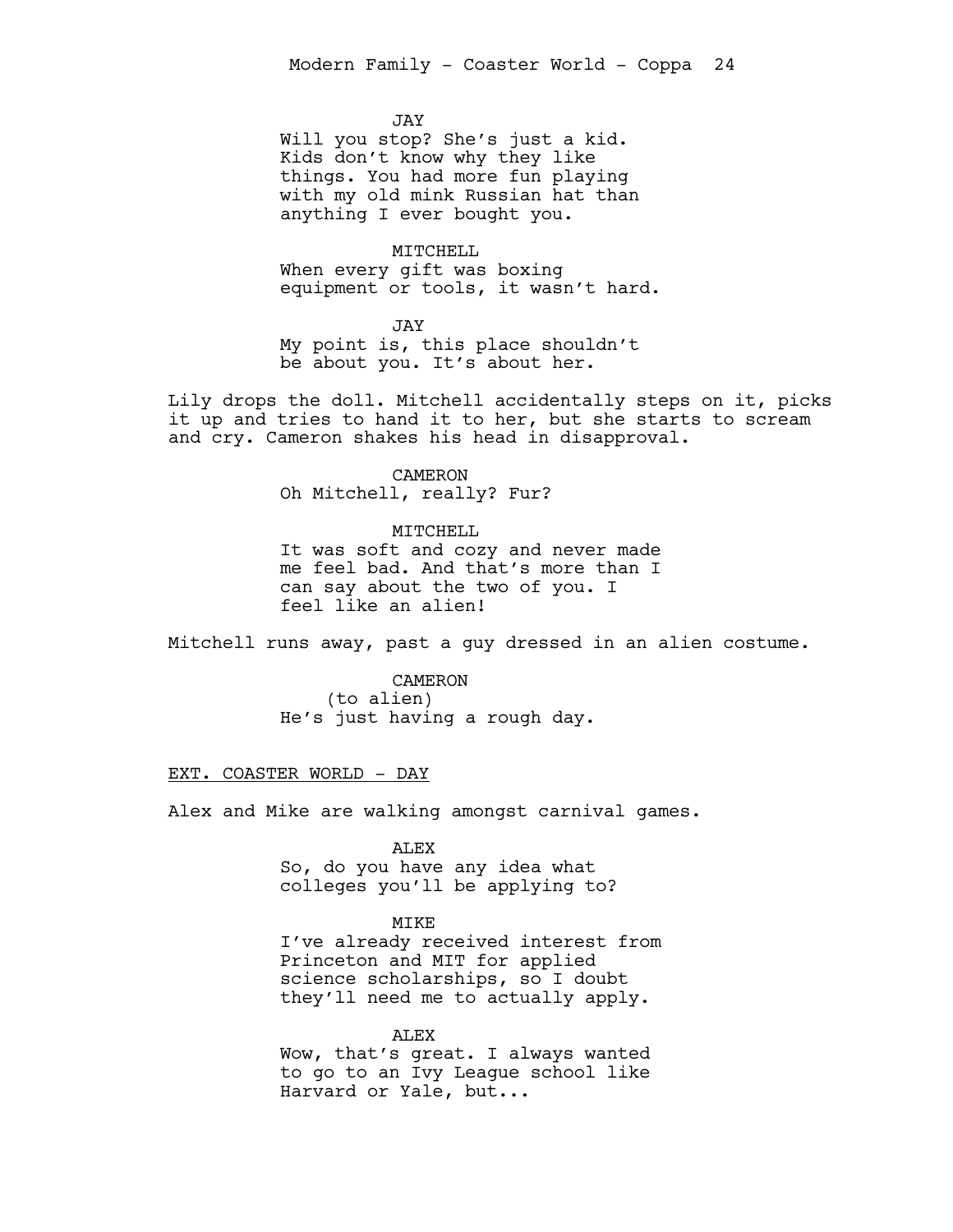MIKE They're too far? ALEX Sort of. MIKE Typical. Alex, taken aback, abruptly stops. ALEX What does that mean? MTKF.

Girls can be so afraid of leaving the nest. I'm man enough not to be afraid of being away from my mommy.

ALEX (fuming) I guess.

Mike points behind Alex.

MIKE Hey — see that kid? He tried to get onto my coaster, but to mess with him I said he was too short and he ran off crying.

ANGLE ON: Manny, walking in the distance, looking at the sky.

ALEX Why would you do that?

MIKE You gotta do something to make this job worthwhile. What a loser.

ALEX I can't do this anymore!

Alex turns in a huff when Manny suddenly walks up to her.

MANNY Hey Alex, where is everyone?

ALEX I, uhm, don't know.

MANNY I understand, another melancholy day at the un-amusement park.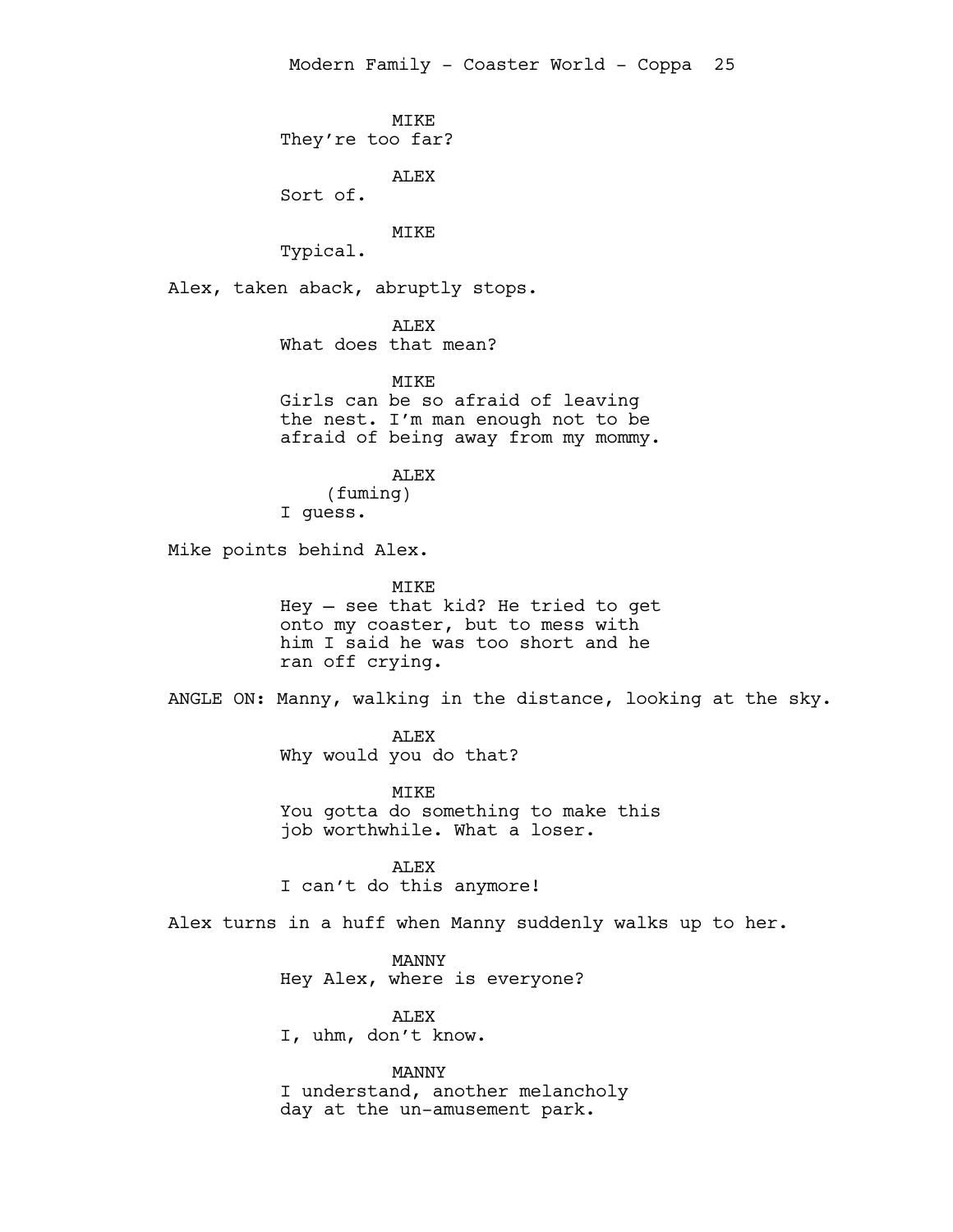Mike butts in on Alex and Manny's conversation.

MIKE Hey, how are you enjoying Coaster World kid?

# MANNY

You!

MIKE Shouldn't you be in Cadet Town, little guy?

MANNY You think you're so special because you can judge people?

MIKE Actually, yes. C'mon Alex, let's leave this pint-size loser.

#### ALEX

This loser is my uncle — and I'll have you know he's more of a man than you'll ever be.

MIKE

Jeez, you two deserve each other. I gotta get back to work anyway.

Mike turns and starts walking away.

MANNY Hey! Coaster jerk! If you think you're so big, let's see you ring the bell.

Manny steps up to a High Striker game (strongman game) and picks up a mallet.

FADE OUT.

#### **END OF ACT TWO**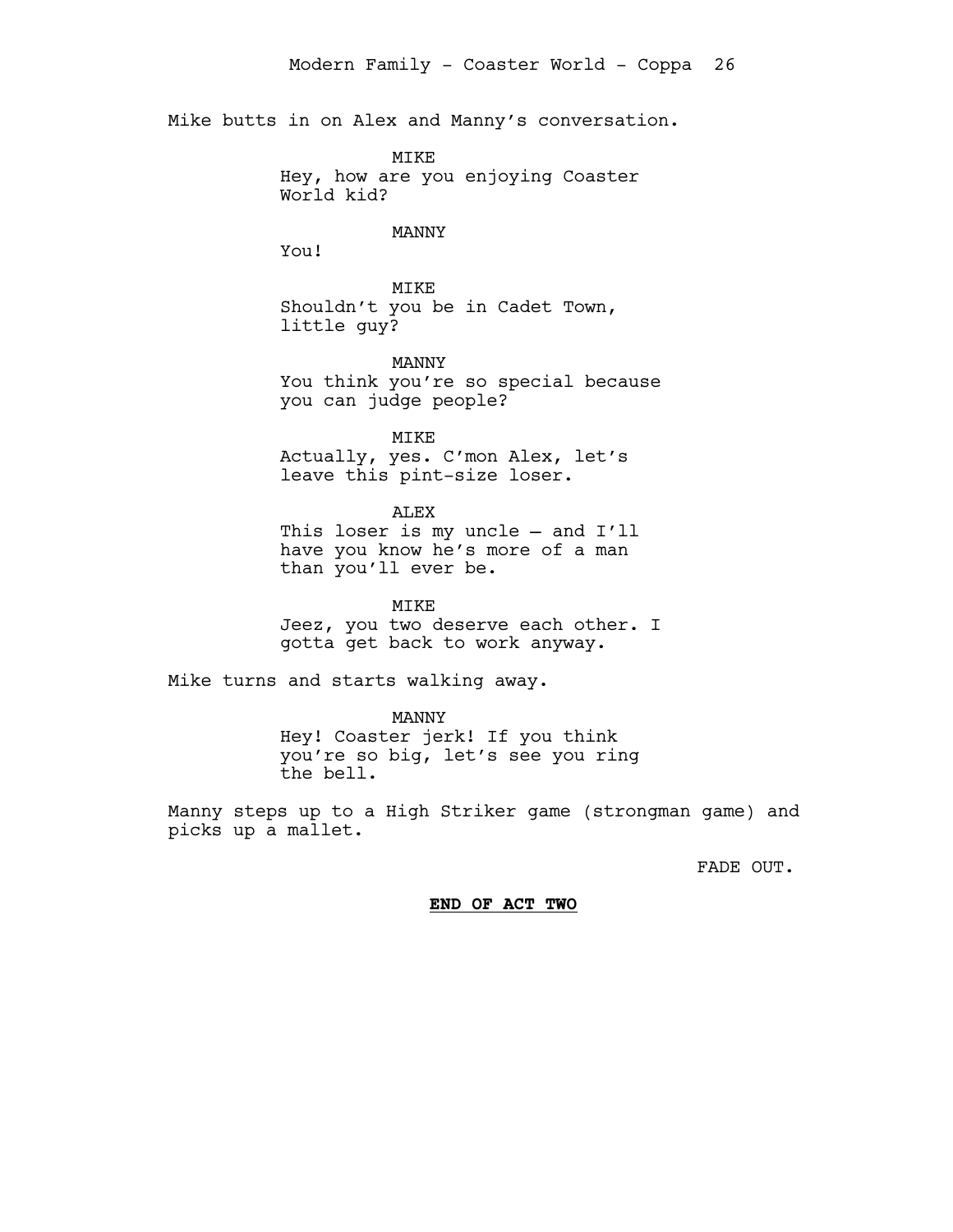# **ACT THREE**

FADE IN:

EXT. COASTER WORLD AQUA PLANET WATER FLUME - DAY

Gloria and Luke are sitting on a bench. Claire is standing nearby talking on her cell phone.

> LUKE And then this gross baby alien comes shooting out of his stomach, and the baby alien's mother starts hunting down the whole crew.

GLORIA Well, that make sense. If someone hunts my Manny, I kill them first.

**CLAIRE** What? No, don't call the police, we'll be right there.

Claire runs over to Gloria and Manny.

CLAIRE (CONT'D) Can you two please come with me?

### INT. COASTER WORLD SECURITY OFFICE - DAY

Claire, Gloria and Luke arrive at the security office. The Older Guard is sitting at a desk.

> **CLAIRE** Hello, I'm here for Phil Dunphy. Is he all right?

OLDER GUARD He's fine. I guess his story checks out. Sorry, but he fit the profile.

CLAIRE What profile?

OLDER GUARD C'mon, a giddy loner with a mustache in an amusement park touching a strange kid? I mean, you're the one who...

The Older Guard gets a look at Gloria's shirt. Claire jumps in front of Gloria.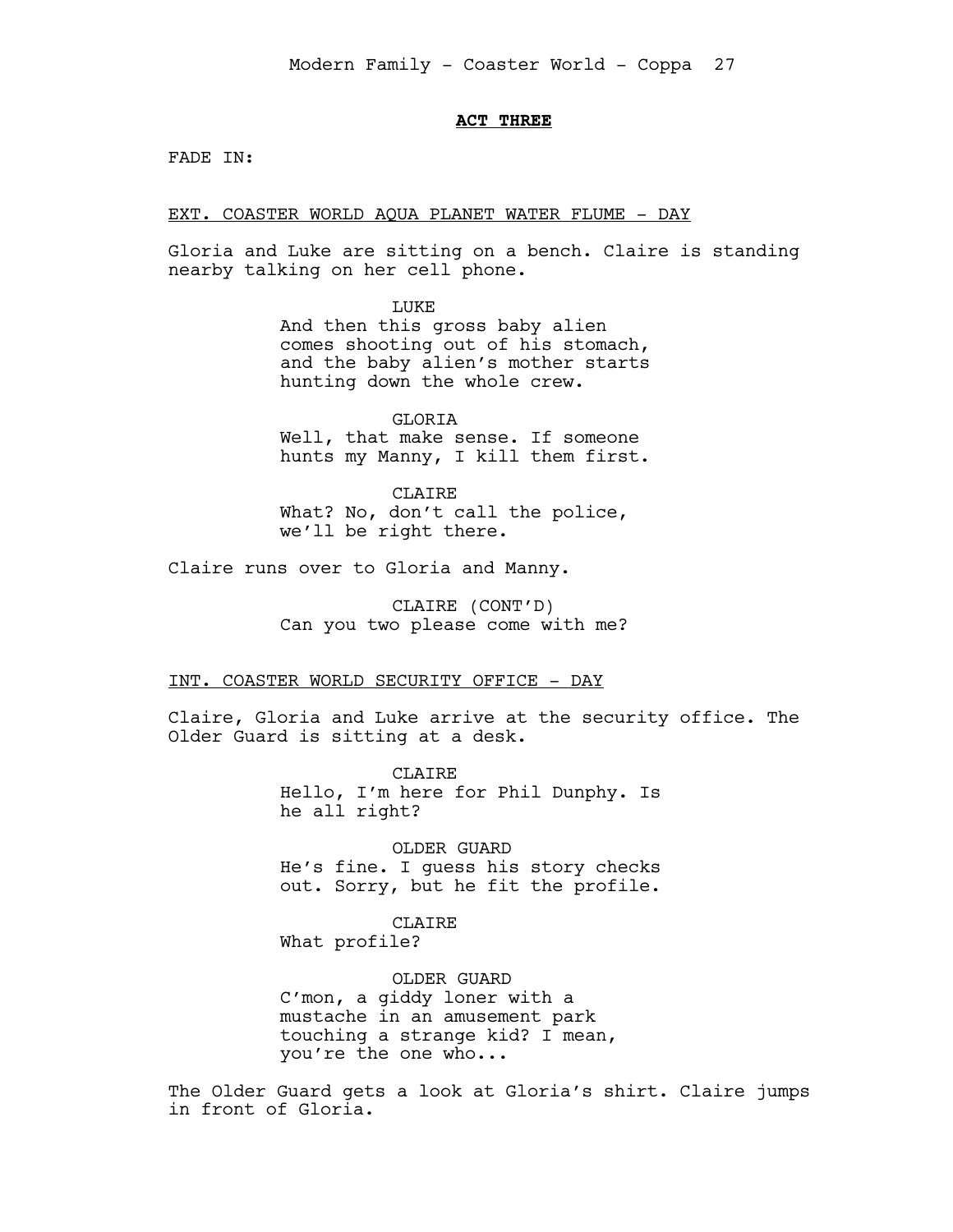# **CLAIRE**

I wanted you to watch my kids, not go mustache-profiling people. My husband is an upstanding citizen who was consoling this woman's son, who's also my step brother-inlaw... I think. It doesn't matter.

The defeated guard picks up the phone.

OLDER GUARD Bring him out.

The women, Luke and Older Guard share an awkward silence.

Heavy Guard opens the door, and Phil walks in, disheveled, with a distant look on his face.

> CLAIRE Oh honey, are you OK?

PHIL I'm fine, just a simple misunder...

Phil bursts out sobbing and hugs Claire.

PHIL (CONT'D) They asked me bad things!

### EXT. COASTER WORLD STRONGMAN GAME - DAY

Manny, Alex and Mike are at the strongman machine with a small group of onlookers surrounding them.

> ALEX Manny, you don't have to prove anything to this jerk.

#### MANNY

The more I think about it, the more this impulsive challenge doesn't seem like the smartest idea. But I can't back down now.

# ALEX

Why not?

MANNY Because a real man doesn't shy away from a duel. Especially when he offers the challenge.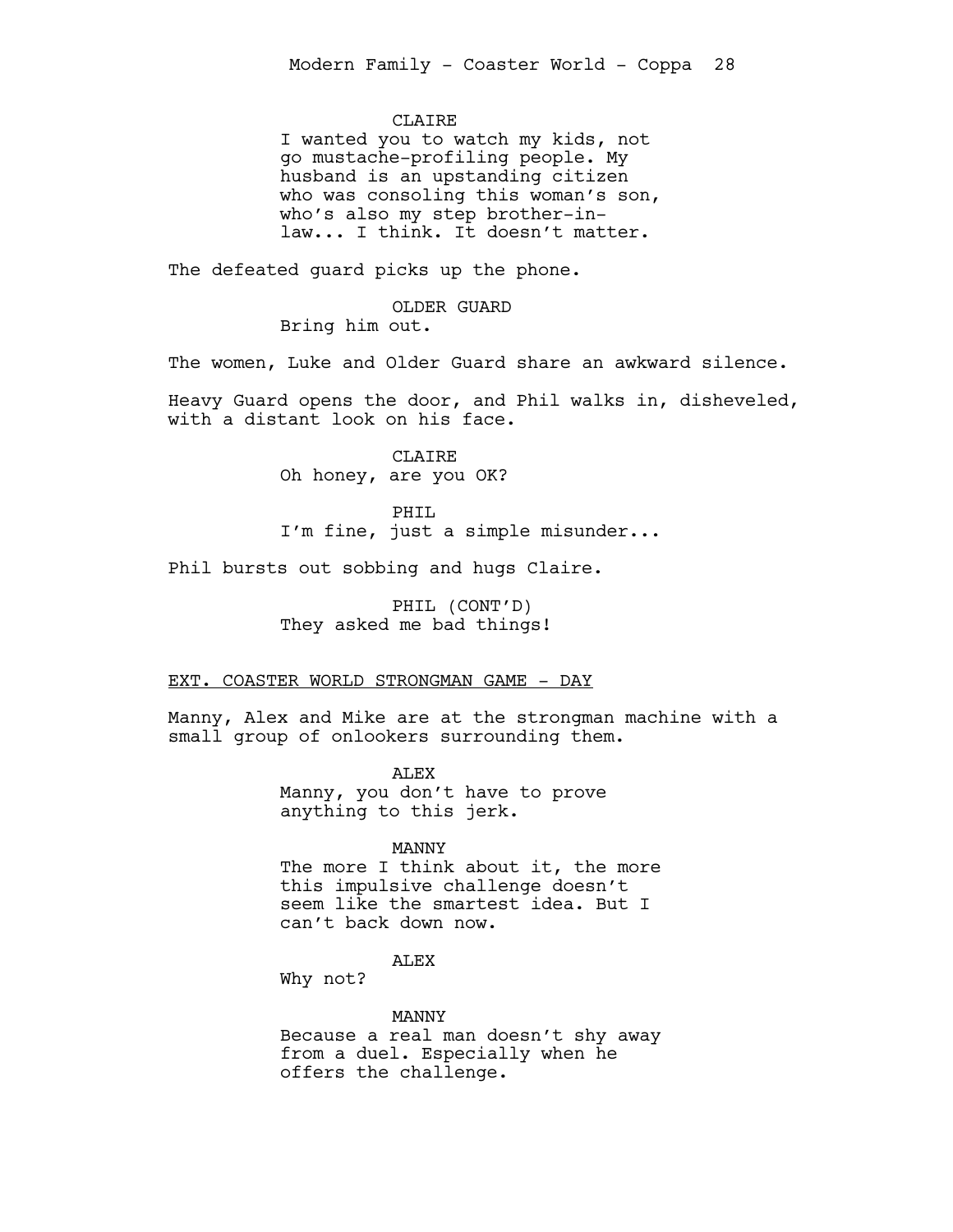ALEX He's twice your size. How are you going to do it?

MANNY It's not the size of the dog in the fight but the fight in the dog. (beat) Pray?

Jay, Cameron and Mitchell arrive with Lily.

JAY What's going on here?

ALEX Manny challenged this jerk Mike to a strongman-off.

JAY That sounds about right.

MANNY I had to do something — my honor has taken too many hits today.

MITCHELL

Join the club.

JAY Well, if you're going to go in, you need a battle plan.

Jay takes Manny aside and whispers advice. Haley shows up on the arm of a handsome park worker, TIM.

HALEY

What's going on?

# ALEX

Let's just say you were right that there's more to a guy than his SAT scores.

# HALEY

Of course I'm right. Except for the skater dude thing. Take Tim here. He rows crew for USC and has a straight-A average.

ALEX Wow! What are you studying?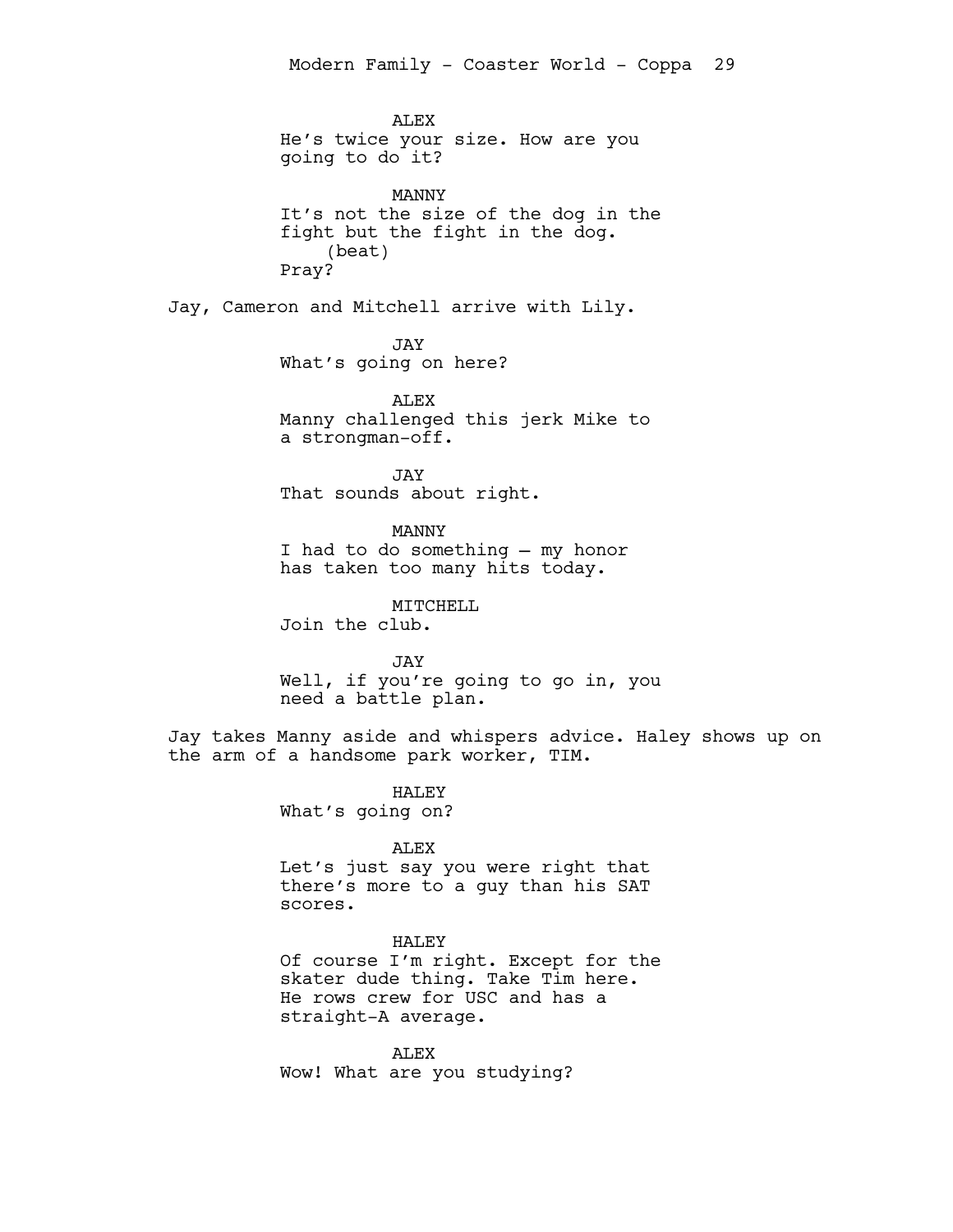**TTM** Medical... No, medicine? No, medical.

Alex looks skeptical but doesn't say anything. Mike approaches the group.

#### MIKE

So are we going to do this?

Cameron emerges from the group and addresses the crowd.

CAMERON OK folks, gather 'round for an oldfashioned Carny Competition.

The crowd hollers. Cameron, seeing this, becomes more theatrical.

> CAMERON (CONT'D) That's right, an ultimate test of strength and will between two brave young men. Who shall win? Who shall die?

Manny grabs Mitchell's arm.

MITCHELL No one's dying, he's on a roll.

CAMERON Each boy gets up to three swings of the mighty hammer. The first one to ring the bell shall win!

Manny grabs Jay.

MANNY Are you sure this is going to work?

JAY This isn't my first rodeo, kid. Just remember what I told you.

MANNY

This isn't a rodeo!

Manny grabs the mallet and, struggling with its weight, whacks it down. The ball travels about halfway up the vertical beam. Mike then picks up the mallet and swings. His ball goes about three-quarters up. Jay pulls Manny aside.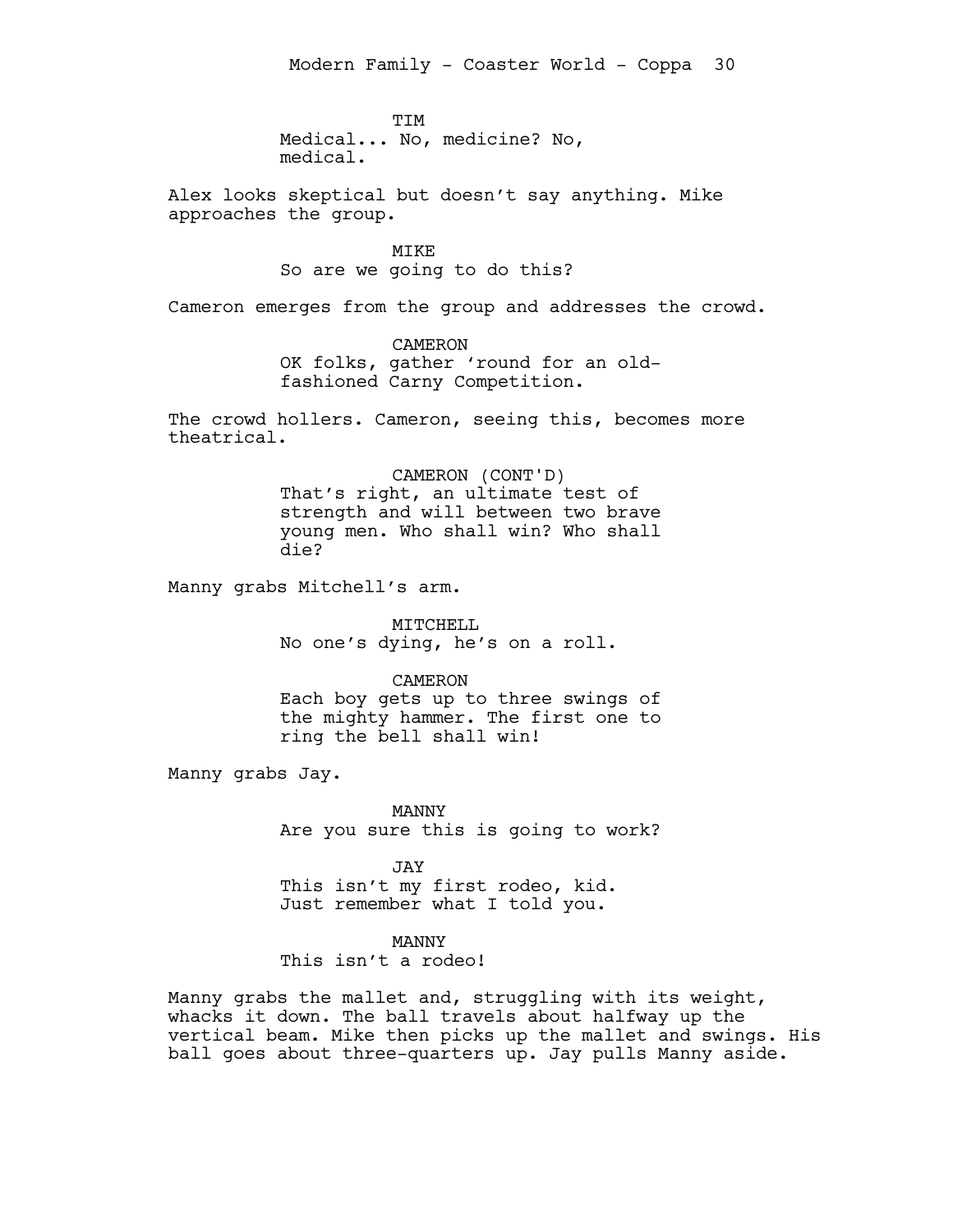JAY Grab it higher, with one hand by the neck at the top of the mallet. It'll give you leverage so you can swing it faster.

MANNY OK Jay, but I still don't know what rodeos have to do with it.

Claire, Luke, Phil and Gloria arrive. Luke's holding a large fountain drink and sucking on it with a straw.

> GLORIA What is happening here?

JAY Your son is about to show some punk teenager he can't be messed with.

GLORIA He mess with my Manny? I kill him!

JAY No need for that... yet.

PHIL (yelling) No violence against children.

Everyone gives Phil an awkward look. Manny walks back up to the game. This time he holds the mallet up high with one hand, lifts it slowly and brings it down. The ball shoots up and rings the bell. The crowd cheers.

> GLORIA Oh Manny, you did it, you win!

MANNY Not yet. Mike has another chance, and if he hits the bell, we keep going. It's a war of attrition.

CLAIRE Nice, Dad. Was this your idea?

JAY No, but I can't say I don't approve. A little revenge competition is healthy for a kid, win or lose.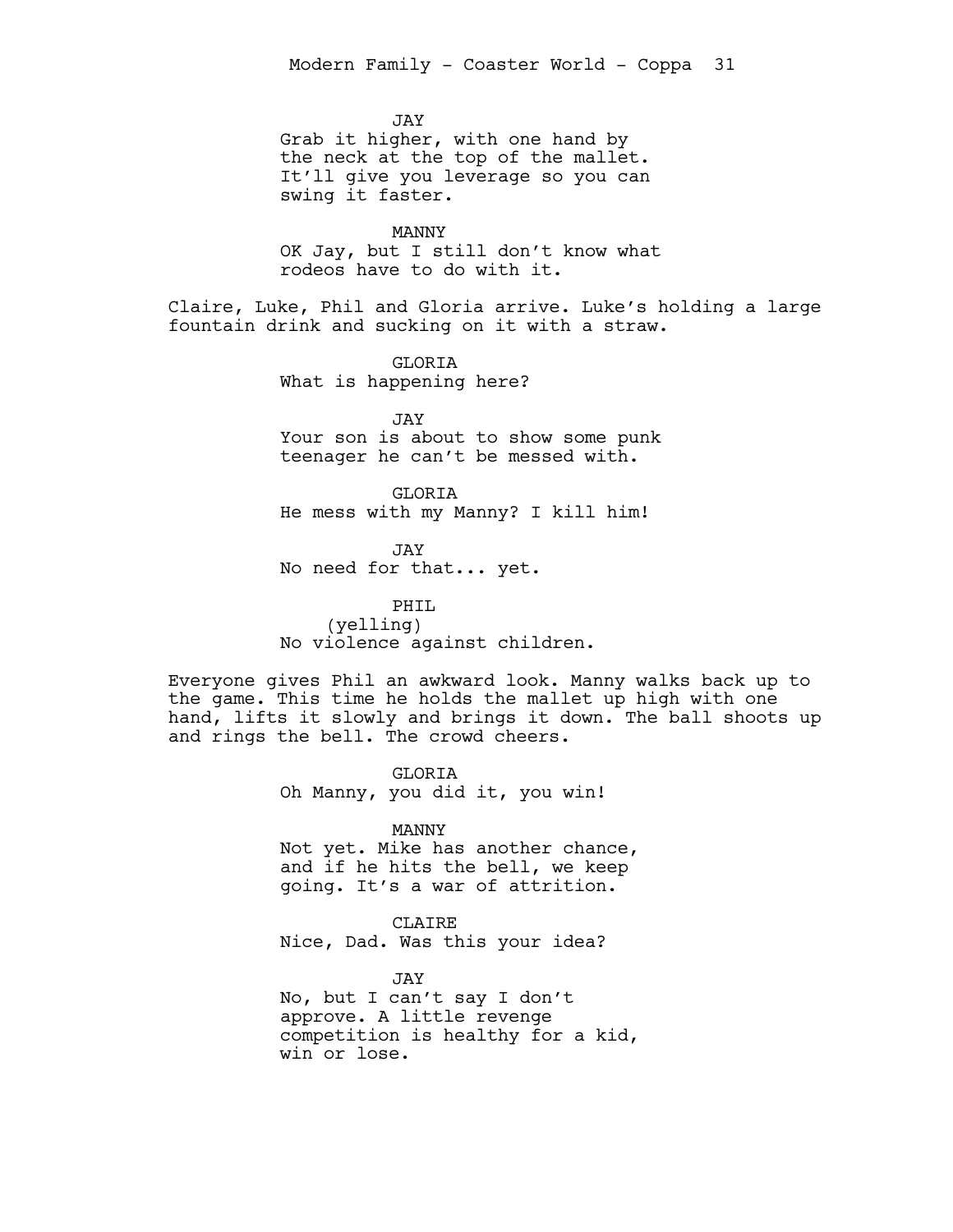**GLORTA** What you mean lose? I thought you were the coach!

JAY I'm not Jack LaLanne. Besides, now it's the other kid's turn. How can I stop him?

Mike picks up the mallet and begins to swing. As he reaches the apex, Claire grabs the drink from Luke's hand and splashes it on Gloria's shirt. Mike sees this as he's bringing the mallet down and loses his balance, falling over and meekly hitting the mark. The crowd cheers.

> **ALEX** I guess you're not such a man.

Mike hangs his head and walks away, dejected.

PHIL Great job. See? Size doesn't matter.

MANNY Thanks, Phil. Sorry I let the police take you away.

PHIL Oh, it's fine.

Phil hugs Manny but looks up to see the guards staring at him. He breaks off and shakes Manny's hand.

> MANNY I can't believe I did it. And what luck that Mike fell on that swing.

JAY C'mon everyone, burgers on me!

Mitchell grabs Cameron.

MITCHELL Hey, I'm sorry I've been a little pissy today.

CAMERON How can I be mad at my Bert? C'mon, I'll ketchup your burger.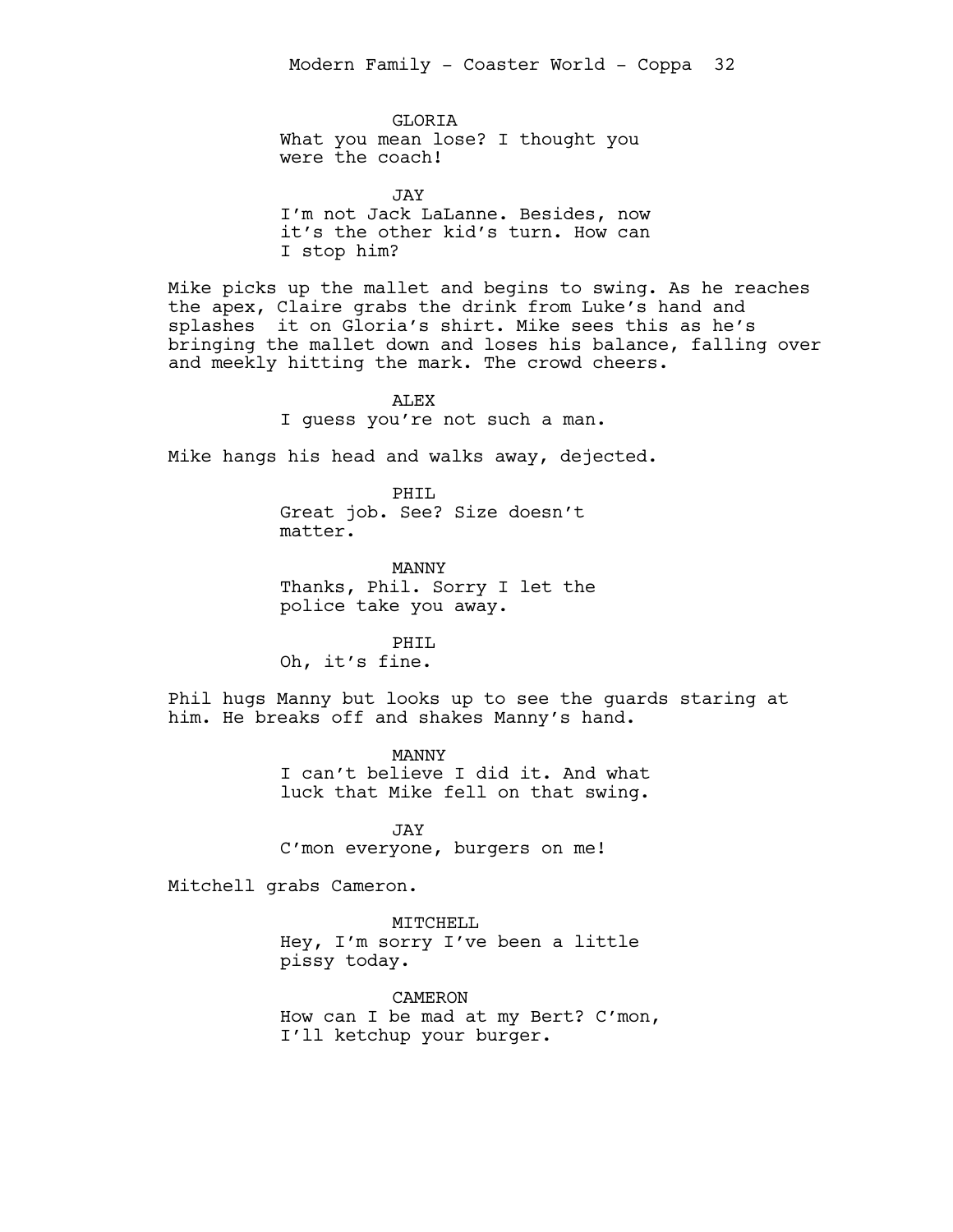MITCHELL That sounds oddly dirty. But first, I want to do something. Manny inspired me.

Mitchell and Cameron hand Lily to Jay and walk off. The family departs for the lunch area, when Claire stops Gloria.

# CLAIRE

Gloria, I don't know what to say.

# GLORIA

What do you mean?

# CLAIRE

I'm sorry I splashed a carbonated soft drink on your shirt. I only did it to help Manny win.

GLORIA Of course, is a wet white T-shirt.

CLAIRE So you knew you were flashing the whole theme park all day?

# GLORIA

What flashing? Half of the women are wearing the bikini tops. Even when I cover up, you judge me.

Claire looks around as women walk past in bikini tops.

CLAIRE

I don't mean to judge, it's just that I tried so hard for this day to work out and failed at every turn.

# GLORIA

You no failed, you helped my Manny. He's never forgetting this day for the rest of his life, and is all thanks to you.

Gloria gives Claire a hug.

CLAIRE

Wow, now I feel really stupid. You know, you're a tough woman to compete with.

GLORIA Oh Claire, we're no competing.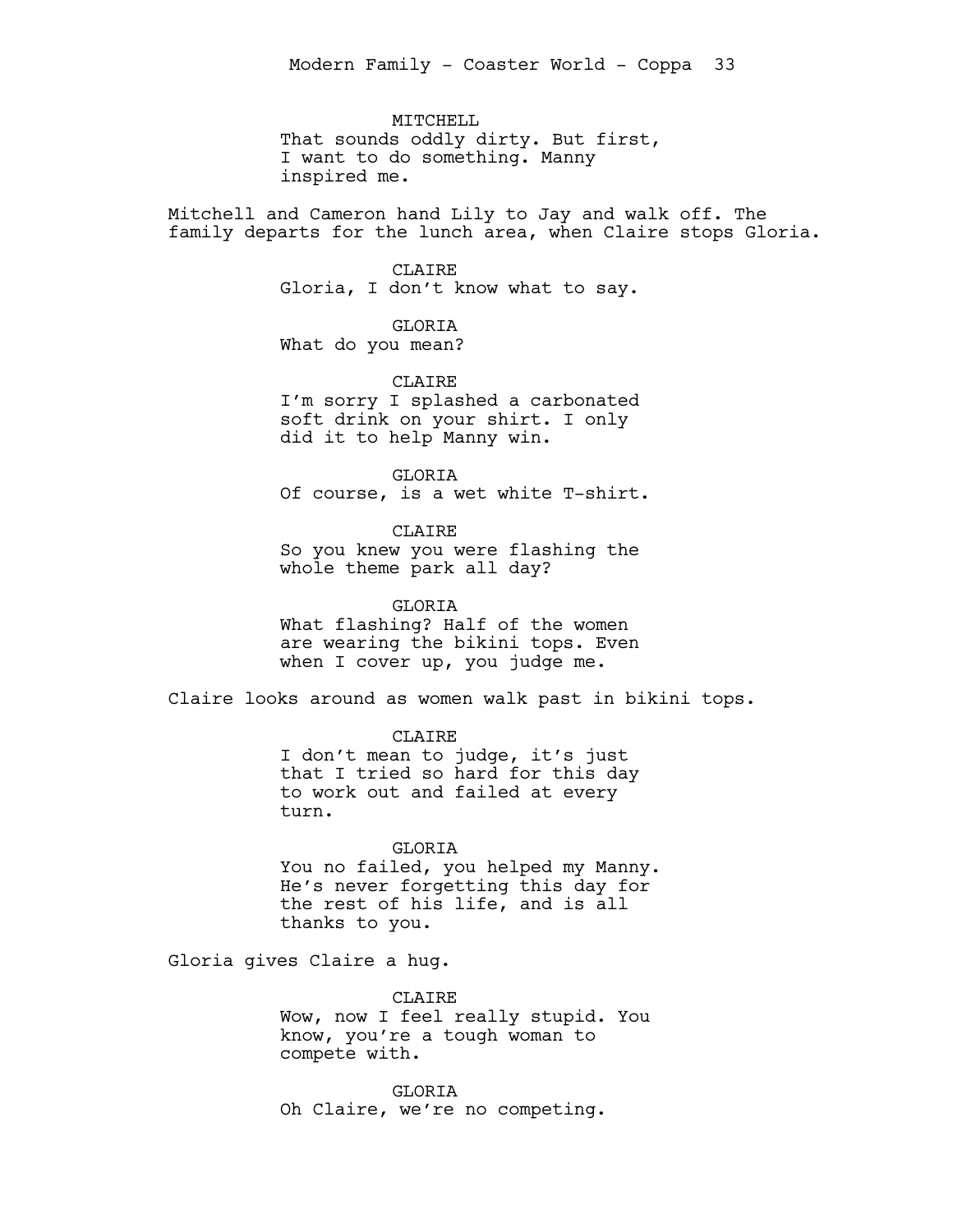Gloria looks over to the strongman game. Claire nods.

#### EXT. BATTLESTAR BRUNCHICA FOOD COURT - DAY

Jay, Phil, Luke, Alex, Haley, Manny and Lily are laughing. Alex and Manny act out the strongman-off.

#### JAY INTERVIEW

JAY We've all been treated like crap at some point in our lives, usually by people who don't even know us.

#### EXT. BUSHES ADJACENT BATTLESTAR BRUNCHICA - DAY

The two security guards are hiding behind the bushes and spying on Phil.

> JAY (V.O.) But when you've got your family behind you, it doesn't matter what other people think.

### EXT. BERT AND ERNIE BALL GAME - DAY

Mitchell throws repeatedly at the bottles and, after numerous attempts, knocks them down, getting a Bert. Mitchell and Cameron jump up, excited, and hug each other.

> JAY (V.O.) Because at the end of the day, the people who love you are the ones who know you best.

#### EXT. STRONGMAN GAME - DAY

Claire and Gloria awkwardly struggle to pick up the mallet and meekly bring it down on the mark. They're both laughing at how ridiculous they look.

> JAY (V.O.) And they're the only ones you should give a crap about in the first place.

> > FADE OUT.

#### **END OF ACT THREE**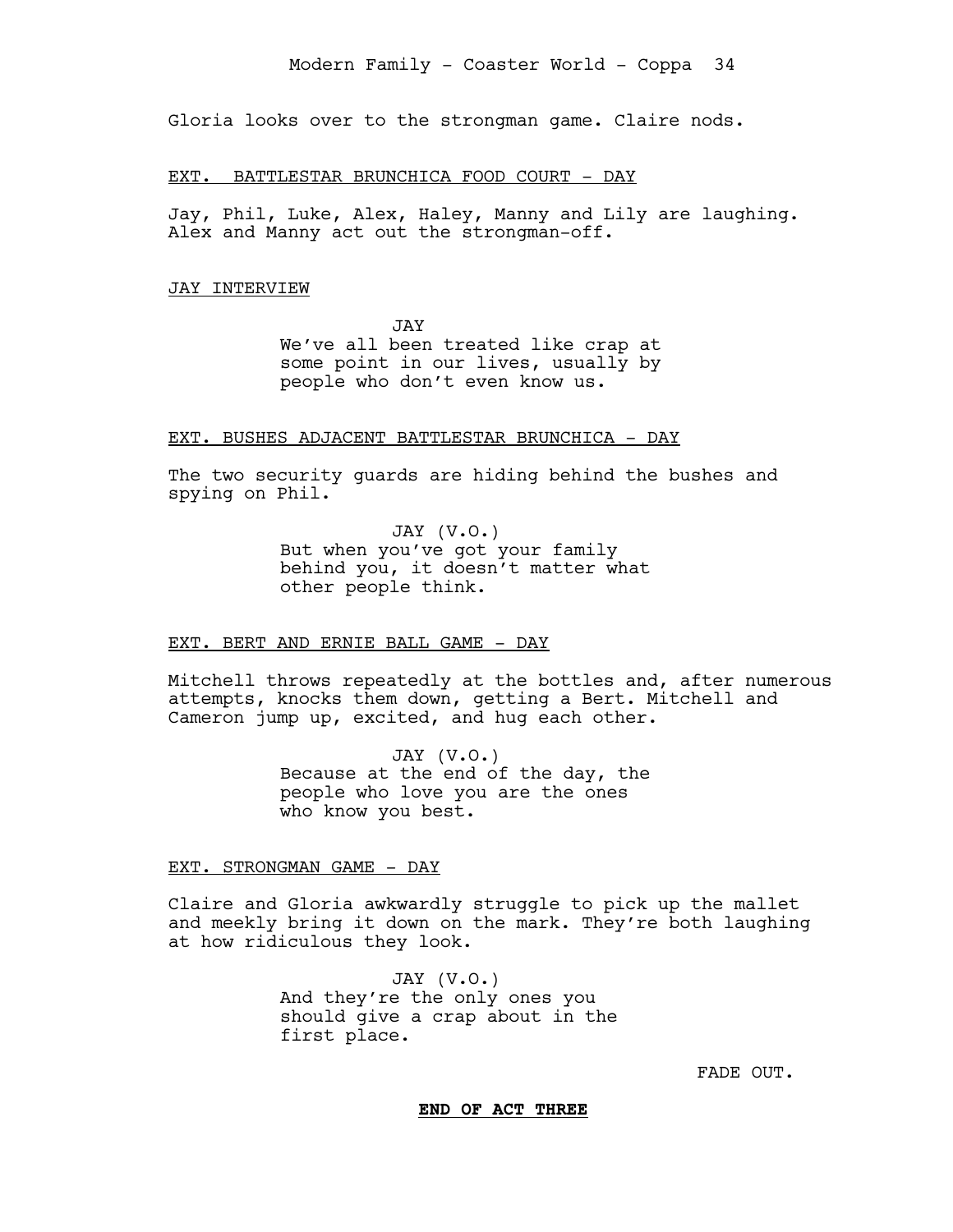# **TAG**

FADE IN:

EXT. COASTER WORLD FERRIS WHEEL - DAY

Mitchell and Cameron are riding on the Ferris wheel.

CAMERON I'm so proud of you, honey — this is a big wheel, and you're being very valiant.

Mitchell looks sickly and petrified.

MITCHELL I'm actually doing it!

# CAMERON

OK, it's an accomplishment but not exactly Kilimanjaro. Oh, look there's Haley, all the way down there. Hey Haley!

MITCHELL I don't think she can hear us from this high up. Who's she talking to?

CAMERON That's Tim. He works here and goes to USC.

MITCHELL

It also looks like he's operating the ride. Should he really be so distracted.... Oh, no!

CAMERON

Wow, she's really not shy about kissing in public, is she?

MITCHELL While he's making out with our niece, who's controlling the ride?

CAMERON

Don't worry, these things practically run themselves.

There's a loud BANG, and the ride stops abruptly. Mitchell looks at Cameron, distraught.